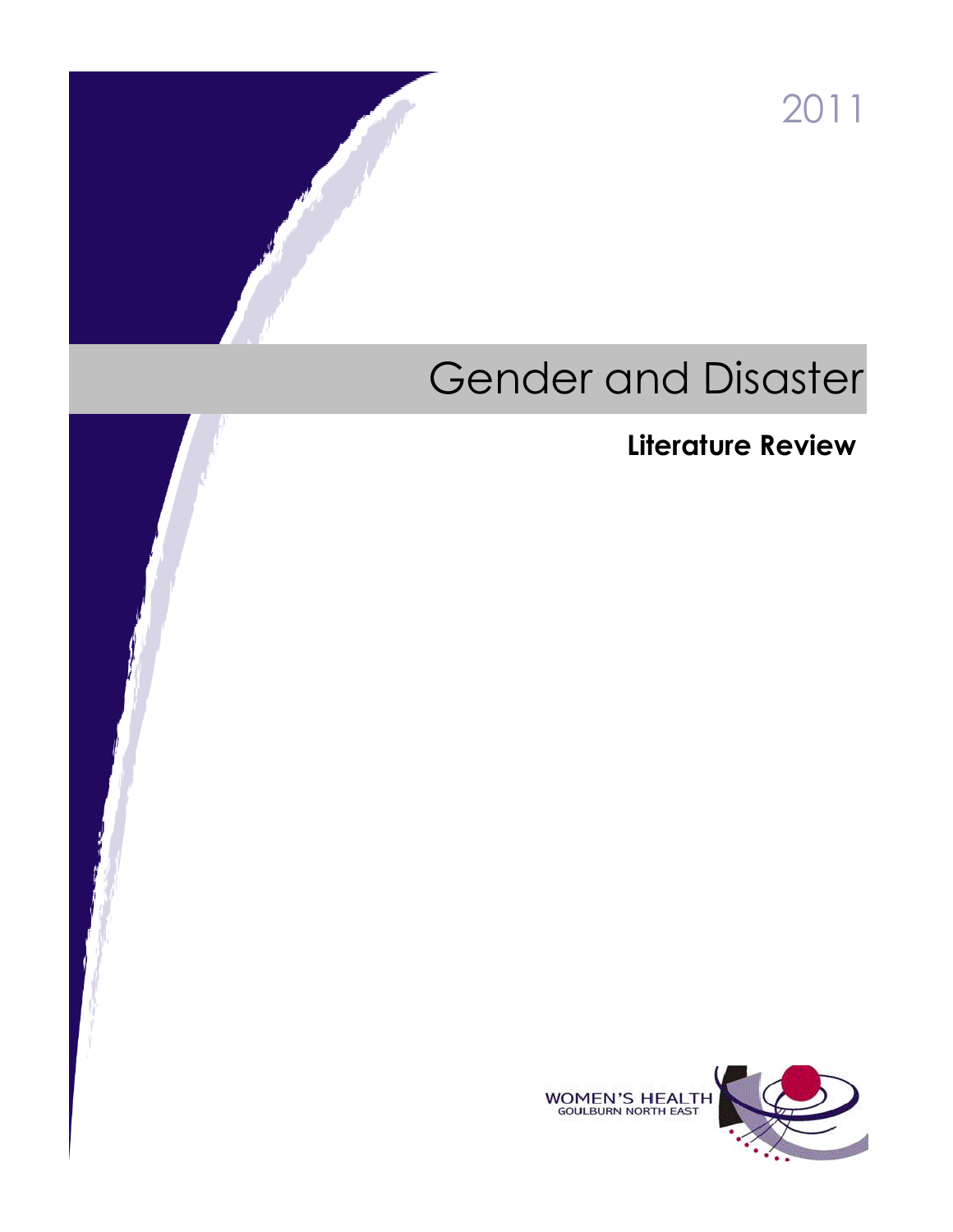Written by: Debra Parkinson Published by: Women's Health Goulburn North East Inc., Wangaratta, 2011

Women's Health Goulburn North East (WHGNE) was established in July 2000. Previously known as NEWomen, Women's Health Goulburn North East is the government funded, specialist women's health service for the Goulburn Valley and North East Victoria.

Further copies of this literature review are available from: Women's Health Goulburn North East PO Box 853 Wangaratta 3677 Phone: 03 5722 3009 Fax: 03 5722 3020 Email: [whealth@whealth.com.au](mailto:whealth@whealth.com.au) Web: [www.whealth.com.au](http://www.whealth.com.au/)

#### © Women's Health Goulburn North East, 2011 The information contained in this publication is the product and property of Women's Health Goulburn North East. When copying or reproducing any part of this document, please acknowledge the source as WHGNE and include the title, year and page number.

**For more information, tools and resources, visit our website a[t www.whealth.com.au](http://www.whealth.com.au/)**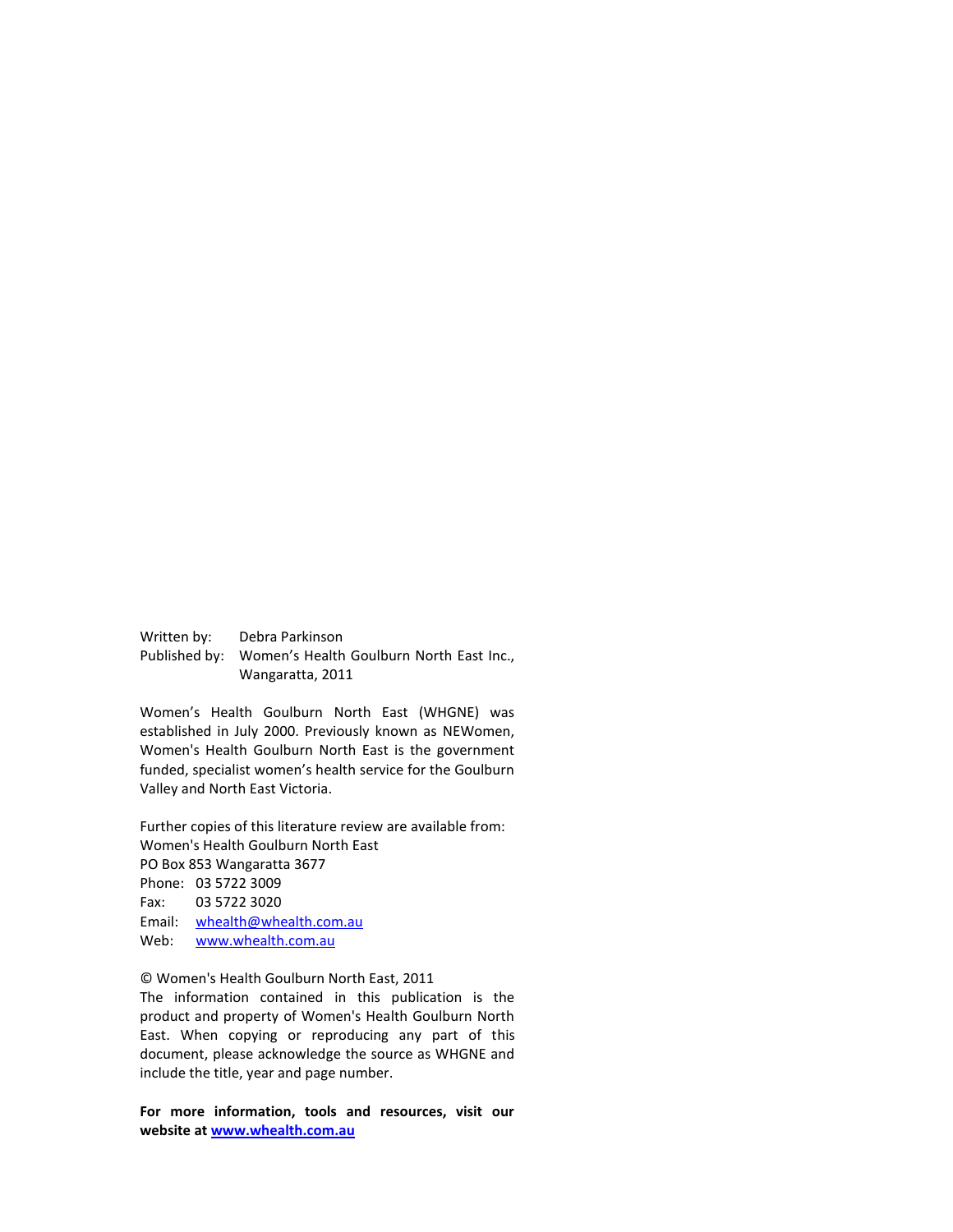### Gender and Disaster

Literature Review

#### Introduction

The bushfires that affected so many communities in the Shires of Mitchell and Murrindindi were unprecedented. The ferocity of the fires, the total devastation of whole communities, the individual tragedies were a new and traumatic experience for the people living and working there. While some research has looked at what happens in the disaster recovery phase, very little Australian disaster research is gendered.

The emergency stage after disasters necessarily attends to primary needs of food, water and shelter, and the recovery and reconstruction stages may include attending to grief and loss, and individual psycho-social needs. The international disaster literature indicates that physical and sexual violence against women increases following disasters, yet it appears there is no published research to date on whether this happens in Australia.

In line with other disaster research, this literature review has excluded disasters relating to war and terrorism, instead focussing on natural disasters such as bushfires, floods, earthquakes, hurricanes and cyclones.

#### How gender is implicated in disasters

Disasters magnify both the strengths and the weaknesses in society so the way gender is constructed influences how women are affected by disaster (Domeisen, 1998).

Disaster phenomena necessarily involve all the basic dimensions and processes of social life. It is after all an old saw in common sayings and philosophical musings that crises lay bare the essence of personal and social life. (Quarantelli, 1994, p. 4)

#### **Mortality**

Disasters affect men and women in different ways, with greater impacts on women and children (Dasgupta, Siriner, & Partha, 2010). Across the globe, women are at greater risk in disasters than men (Alston, 2009; Domeisen, 1998; Neumayera & Plümperb, 2007; B. Phillips, Jenkins, & Enarson, 2009), with a higher disaster mortality rate for women than men in developing countries (Domeisen, 1998; Neumayera & Plümperb, 2007). The risk exists during the disaster and in the recovery period that follows (Alston, 2009). Phillips, et al. (2009) wrote that the common factor in recent tsunamis, earthquakes, and hurricanes has been that, overwhelmingly, most victims are women, children and other vulnerable groups.

Historically, too, the figures are stacked against women's and children's survival. For example, 'Considerable excess mortality occurred amongst adult females' in both the 1948 and 1966 Russian earthquakes. In one, the Ashkabad earthquake, of the 33,000 who died, only 18 per cent were men: 47 per cent were women and 35 per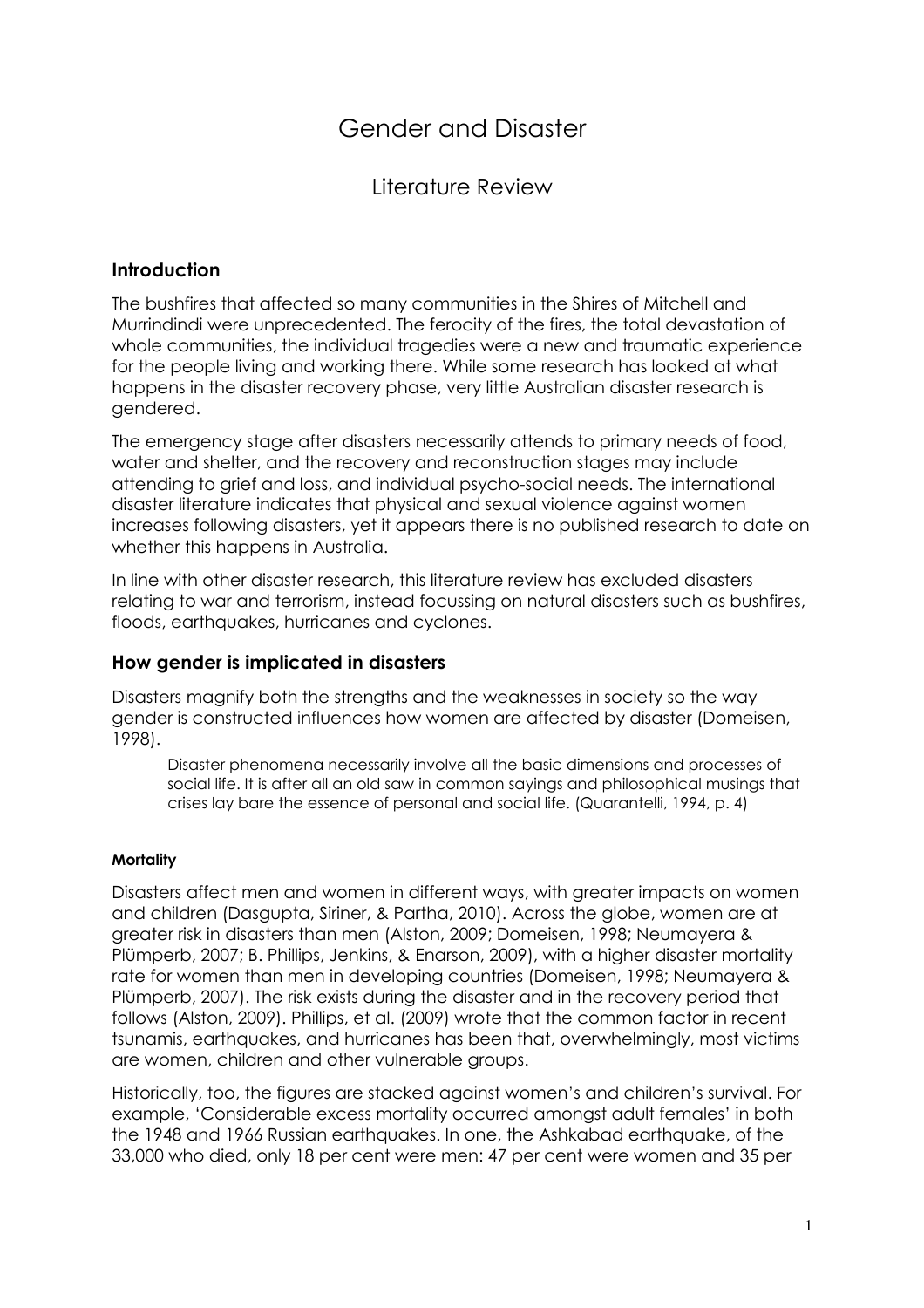cent were children. In the second, in Tashkent, 20 per cent more women died than men (Beinin, 1981 cited in Rivers, 1982, p. 257).

Such differential mortality rates are most probably the result of gender determined roles with their separate expectations and exposures to risk (Molin Valdés, 2009; Rivers, 1982). One explanation offered was women's responsibility for children hampering their escape, but Rivers (1982) goes further to state that choices made during various disasters impact on who dies. Her example questions the veracity of the notion of 'women and children first':

- In 1879, when the Atlantic steamship sank between Liverpool and New York, all but one of the 295 women on board died, compared to 187 of the 636 men.
- Forty per cent of survivors of the sinking of the Titanic in 1912 were men, including over half the crew, leaving 30 per cent of the women and children on board to go down with the ship.

The disaster literature reveals other examples:

In [one] Indian earthquake, more women and children [than men] died, with women aged 25-29 most affected (Parasuraman 1995). In this disaster, men's work and schooling had taken them out of the village when the earthquake hit. In an earthquake in Guatemala, more women were injured than men (Glass et al. 1977), and in an earthquake in Cairo, Egypt, more females were killed or injured than males (Malilay et al. 1995). In the Bangladesh Cyclone of 1991, 42% more females died than males (Chowdhury et al. 1993). (Fothergill, 1998, p. 18)

In the more recent Indian Ocean Tsunami, 80 per cent of the 300,000 deaths were women and children from 13 nations (B. D. Phillips & Morrow, 2008).

Although known death rates after Hurricane Katrina were almost the same for males (50.6%) and females (49.3%) (Jonkman, Maaskant, Boyd, & Lloyd Levitan, 2009, p. 696), in every country where studies have focused on gender, it has been clear that women are affected differently by natural disaster than men (Alston, 2009; Domeisen, 1998; Fothergill, 1998; Neumayera & Plümperb, January, 2007; Phillips, Jenkins, & Enarson, 2009). Although the effect of disaster on women is easier to observe and document in under-developed countries, the differential effect is evident in the developed world too. For example, there is some evidence from the US to suggest the situation is reversed and that more men than women are killed in disasters caused by severe weather events (Fothergill, 1998). While Fothergill (1998) listed lightning, thunderstorms, flash floods and hurricanes, this is equally true for bushfires in Australia, where the Black Saturday bushfires killed 100 males and 73 females.<sup>1</sup> One explanation is that men take greater risks than women, and are more likely to be involved in outdoor activities (Neumayera & Plümperb, 2007).

This example illustrates that the impact of a disaster is affected by the way a society is structured. There are different impacts on individuals depending on gender as well as class, ethnicity, disability. Fothergill (1998) echoes this premise, writing that 'social processes ... are more visible in times of a disaster' (Fothergill, 1998, p. 12). Gender inequalities in personal freedom will be exacerbated in a disaster, and access to

֦

<sup>1</sup> http://royalcommission.vic.gov.au/commission-reports/final-report/volume-1/chapters/the-people-who-died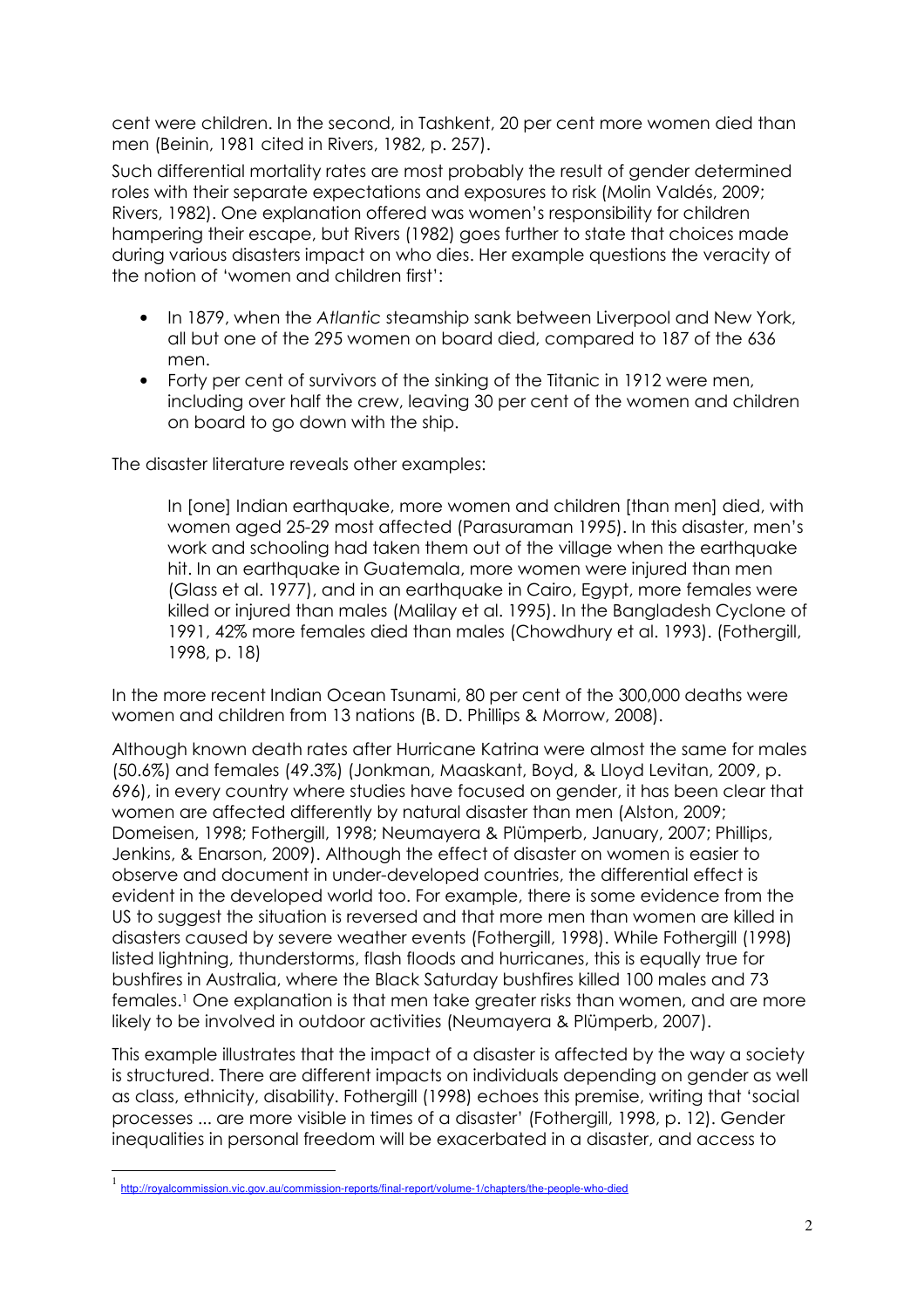information and resources will be limited for many women, creating what Enarson and Morrow (1998) term 'gendered disaster vulnerability'.

#### Discrimination: disasters echo society

The concept of disaster as a magnifying glass for society (Domeisen, 1998) is useful in understanding the gendered effects of disaster. In societies with a history of human rights abuses against women, the discrimination is stark:

There are no reliable statistics on the great Chinese famine of the early 1960s, but the account given by a surviving Chinese peasant woman is revealing: "Families tried to pool their rations and often the husband would rule that any female children should be allowed to die first…" (Becker 1996, cited in Neumayera & Plümperb, 2007, p. 8)

Two other examples indicate palpable discrimination against women. In the Bangladesh cylone of 1991, 'one desperate father, unable to hold on to both his son and daughter, let go of his daughter, acknowledging that he did so because his son had to carry on the family line (Haider at al, 1991 cited in Finlay, 1998; Fothergill, 1998, p. 18), and Rivers (1982, cited in B. D. Phillips & Morrow, 2008) reporting on a famine, provided a local man's quote: '[S]top all this rubbish, it is we men who shall have the food, let the children die, we will make new children after the war' (p. 28).

Vulnerability to disaster occurs also as a result of women's poverty. For example, as women are poorer than men across the globe, they are more likely to live in areas that are more susceptible to disaster and housing that is poorly constructed (Dasgupta, et al., 2010; Neumayera & Plümperb, 2007; Scanlon, 1998). They are less likely to have the resources to escape if a disaster threatens (Henrici, Helmuth, & Braun, 2010).

While women in the developing world are at greater risk of death, women in the developed world have increased risk of economic insecurity; increased workload; increased conflict in the home, the community and the workplace and fewer supports for workforce participation (E Enarson, 2000; B. D. Phillips & Morrow, 2008). Economic recovery post-disaster is predominantly directed to employers or projects involving male labour, while women in disaster-prone areas are often employed in low status jobs (Elaine Enarson, 2006).

Low wage women employed at the lowest rungs of the tourist industry and as beauticians, child care workers, home health aides, servers and temporary office workers will not be helped back on their feet by economic recovery plans geared to major employers in the formal sector. (Elaine Enarson, 2006, para. 6)

Economic insecurity and patriarchal social structure both contribute to increased vulnerability for women in a time of disaster as women's financial situation is hindered further by caring responsibilities and inequitable access to financial aid (Elaine Enarson & Phillips, 2008).

Women 'are treated differently to men at every step from the initial warning period when women and children are pressured to leave, but men are often allowed to stay behind; through the immediate post-impact period when men may leave their families to assist others ...; to the relief and recovery period when women, especially single parents, may be left out of the relief process' (Scanlon, 1998, p. 46). Other studies confirm that disasters affect women more acutely than men and that men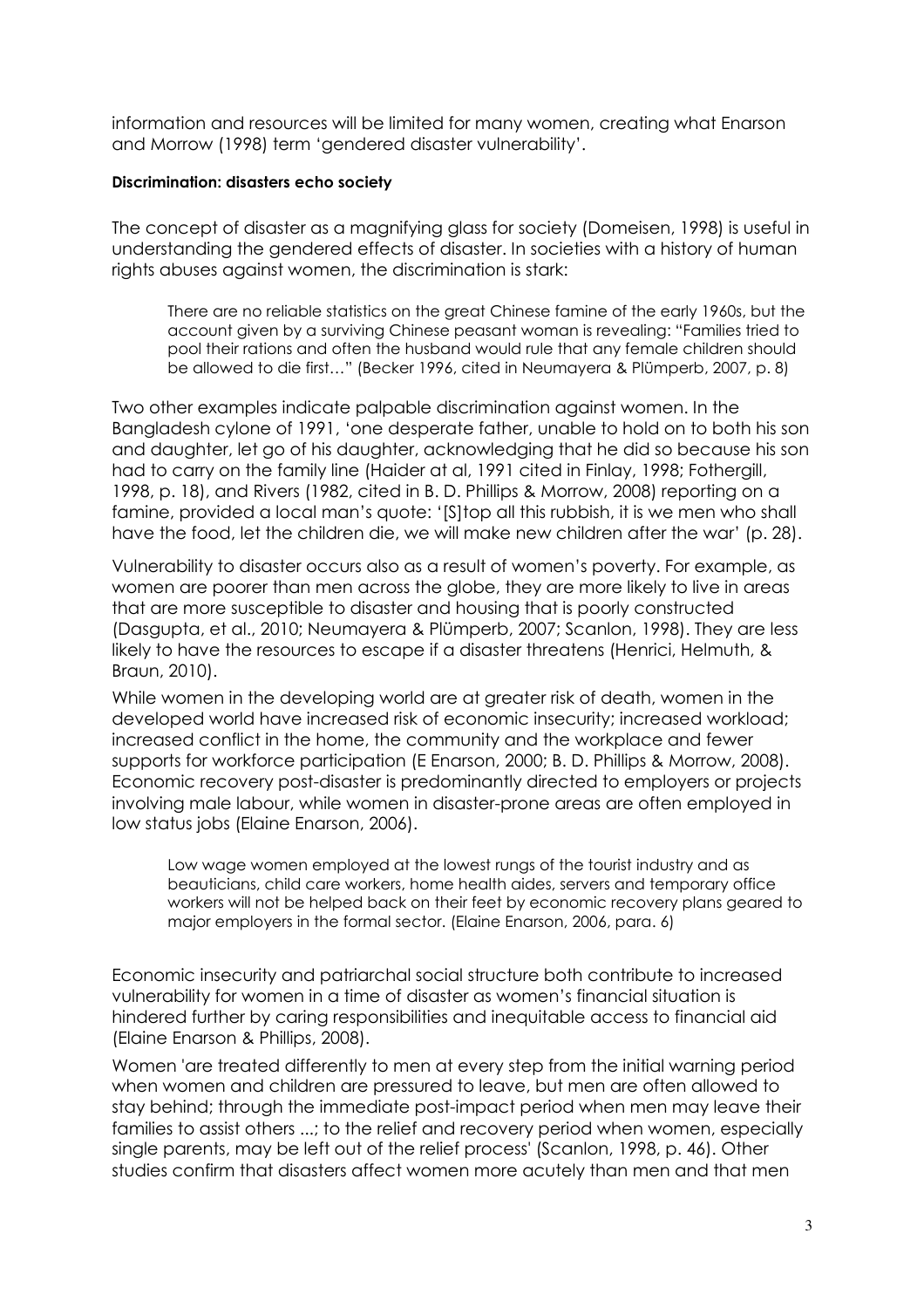are favoured by recovery efforts and funding allocation (Dasgupta, et al., 2010; Molin Valdés, 2009). It may be summarised this way:

First, women's economic insecurity increases, as their productive assets are destroyed, they often become sole earners, their household entitlements may decline, their small-businesses are hard-hit, they lose jobs and work time, and gender stereotypes limit their work opportunities. Second, women's workload increases dramatically. They often take on more waged or other forms of income-generating work; engage in a number of new forms of "disaster work, including emergency response and political organizing; and have expanded responsibilities as caregivers. Third, women's working conditions in the household and paid workplace deteriorate, for example through lack of child-care and increased work and family conflicts. Fourth, women recover more slowly than men from major economic losses, as they are less mobile than male workers, likely to return to paid work later, and often fail to receive equitable financial recovery assistance from the government and/or external donors. (E Enarson, 2000, p. viii)

Dobson identified a 'new social order' operating after the Charleville flood in Queensland (1994, p. 11). One where demands on women were excessive. They were expected to work harder in all arenas – women's and men's work, paid and unpaid work (Dobson, 1994). Women who are outside the 'protection' or 'control' of a man in our patriarchal societies are even more vulnerable to financial insecurity as single mothers, widows, divorced women and lesbians 'conspicuously lack access to male-controlled relief and recovery resources' (Elaine Enarson & Phillips, 2008, p. 51)

The gender differential operates even in apparently equal societies. Susanna Hoffman, an anthropologist who survived the 1991 Oakland firestorm in California where 25 people died and 6,000 were left homeless, five years later reflected on the social impact, particularly regarding gender.

The Oakland Firestorm survivors to a large degree represented the pinnacle of modern sexual definition .... The women of the community were independent, men equitable, couples by and large egalitarian. People of both gender occupied the same segments of space, public and private arenas, hours of day and night. But for many, progress in carving out new gender behavior suffered a fifty-year setback. In the shock of loss both men and women retreated into traditional cultural realms and personas ...The return of old behaviors and the loss of new was so swift, so engulfing, and so unconscious, few understood what occurred. Many unions, long and short, broke apart. (Hoffman, 1998, pp. 57-58)

She described the relegation of women to the domestic sphere, as they tried to reassemble homes, families and friendships. Her experience was that friendships dissolved. Extended families, perhaps once distant, came to the fore, bringing goods, photos, mementoes to replace those lost. But along with this, came a responsibility to manage these family relationships.

Friends grew impatient, proved unsympathetic, disappeared... [and] the return of kinship became, as it had customarily been in our traditional society, women's job to facilitate...and women experienced pressures in dealing with kin that men, who had removed themselves from the domestic scene, did not. (Hoffman, 1998, pp. 58-59)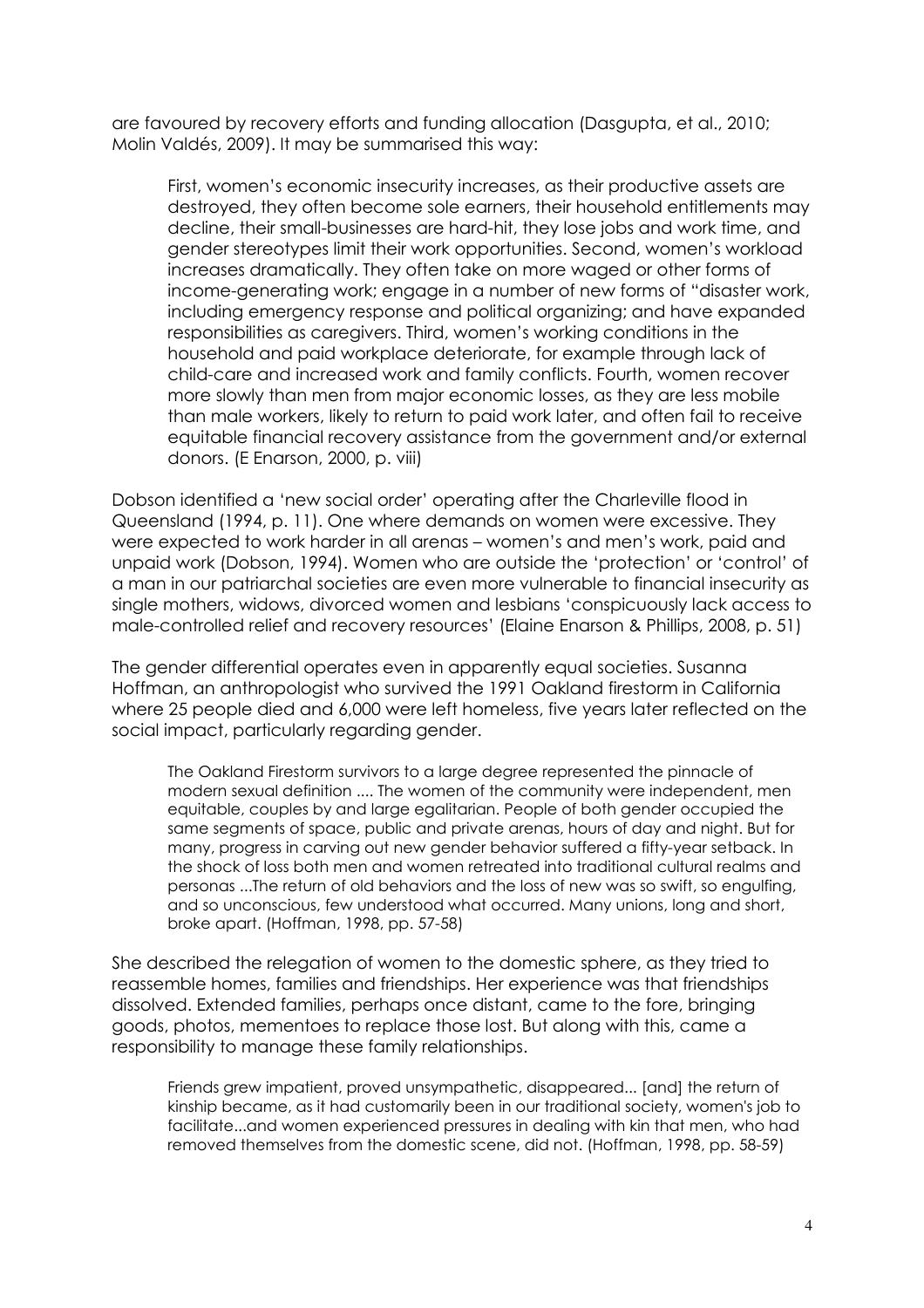The gendered roles were accompanied by age-old gendered slurs, as fire-affected women sought to rebuild their lives. Negotiations with officials were impeded as women – lacking the import of men - were dismissed, and their concerns disregarded.

The more insistent women were with insurance officials, the more we were promoted to the second level of the 'difficult' category... By deeming women 'difficult' or more, of course, one removes them from individuality and places them in a grouping where their complaints are rendered meaningless, and thus dismissible ... Over time not only insurance officials, but architects, contractors, and workers, stereotyped us in this old cultural fashion and devalued our voice. (Hoffman, 1998, p. 60)

This dismissal of women by officials was echoed by the wider community reaction to the firestorm victims, and particularly those who were women.

In rather rapid course, disaster victims were also grouped into an oppositional category by the outside community ... At first the outside community saw us with sympathy. Eventually, when recovery took longer than the day, week or month they envisioned, they came to view us as greedy whiners and undeserving receivers of pots of gold ... Of course, since ancient times, the brimstone of criticism in our culture has been more directed at women than men. More venerated men are rarely swiped at with petty assault, and with their more decorous business times, male survivors barely endured comment. Women survivors had little choice but to turn inward and seek solace among those who were devoid of envy, other survivors, and thus isolate themselves further. (Hoffman, 1998, p. 60)

After disasters, governments and non-government organisations move to rehouse people and reconstruct communities. Their large-scale actions in the name of efficiency (or perhaps necessity) mean that individual men and women are less able to make decisions for themselves about their lives (Proudley, 2008). Social networks shrink, as friends and family have moved away, or through strained relationships resulting from a reliance on them for accommodation. Stress overwhelms family stability, and efforts to restabilise is slow and must be sensitive to the emotional and psychological vulnerability of family members (NYCAASA (New York City Alliance Against Sexual Assault), Undated). Gender influences both reaction to the disaster and ongoing stresses and it influences coping styles (Dasgupta, et al., 2010).

The media, too, joined the ranks of officials and community in stereotyping women. After Hurricane Katrina, the media ignored any considered coverage of gender influencing how men and women experienced and were affected by the disaster, instead focussing on archetypal characteristics of womanhood and linking it to helplessness, while celebrating male heroes. As Enarson (2006) writes, 'needy women and strong men' were presented. The images ranged from the 'old, infirm, heavily pregnant or paralyzed' (Boisseau, Feltey, Flynn, Gelfand, & Triece, 2008, p. viii); to the vociferous with mothers' outbursts against the conditions their children were forced to live in; and then to blaming women for their inability to rescue those in their care from the disaster and its aftermath. Boisseau et al. (2008) noted that female medical staff 'who remained behind with patients were vilified for "murdering" the patients who did not survive' (Boisseau, et al., 2008, p. viii). For some women in New Orleans, their frustrations post-disaster led to activism and the establishment of various women's groups to improve responses and bring change (Tyler, 2007).

Clearly, the way gender is interpreted in a society determines disaster actions from risk management policy and practices through emergency management and to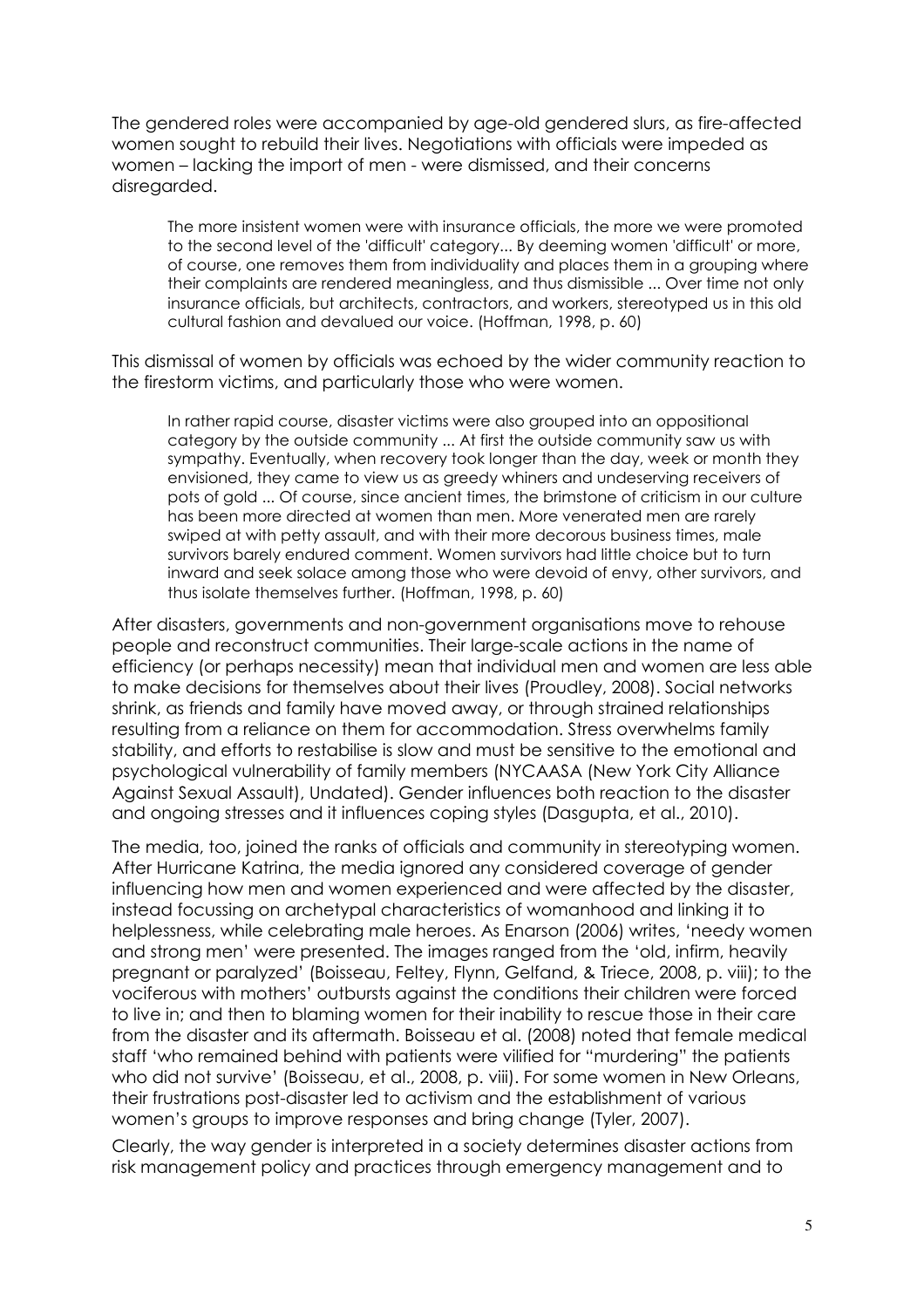post-disaster recovery and reconstruction (E Enarson & Fordham, 2001; Elaine Enarson & Meyreles, 2004).

#### Women home alone: the isolation of women in the Australian bushfire context

Gendered vulnerability in the Australian bushfire context is, perhaps, most recognisable when women are left alone or with dependents in the home. Valent (1984) documented his personal observations in two communities over a seven week period immediately after Ash Wednesday in 1983, and wrote that people felt guilty and ashamed at not living up to roles expected of them. Many people, including women alone, thought they were going to die, and '...as fear set in among those at home, intense longing was felt for the absent protectors, which led to frantic telephone calls and more direct calls through tears and screams' (Valent, 1984, p. 293).

[I]n many cases women recounted they relied on the knowledge of their partners. If household members with more bushfire knowledge and experience are away at the time of the fire, women are left to face the incident not knowing what to do or how to operate equipment. (Gilbert (2004) cited in DeLaine, Probert, Pedler, Goodman, & Rowe, 2003)

Often women were left with the sole responsibility for the family and property because socially determined roles mean that women are likely to be separated from a male in a disaster (Honeycombe, 1994; Raphael, Taylor, & McAndrew, 2008). A male partner is often fighting fires while a woman cares for dependents.

The tendency of women to evacuate with dependents may put them at greater risk according to a 2007 report which stated that most women perish while sheltering in the house or attempting to flee and that late evacuations still accounted for most deaths. The same report noted that the deaths of women from bushfires has increased over the past 30 years (Haynes, 2007, cited in DeLaine, et al., 2003).

In her consideration of female mortality in disasters worldwide, Fothergill (Fothergill, 1998) provides explanations from the literature for their higher mortality than men. Her question as to whether more women died because 'their husbands had the decision-making powers and they did not dare leave without their husband's permission' and that 'women were left responsible for property and [could have been] afraid of blame and punishment' could perhaps equally apply to the Australian bushfire context (Fothergill, 1998, p. 18).

#### Violence against women and disaster

[T]here is a suggestion that the stress of disaster may lead to increased violence, making battered women greater targets than at other times. However … it was difficult to acquire empirical data to demonstrate that this was the case, and impossible to document it. (Scanlon, 1998, p. 5)

This was written in 1998 and a decade later, little had changed:

...the research on woman battering in post-disaster communities is still almost nonexistent. In the disaster research community, many question whether rates of woman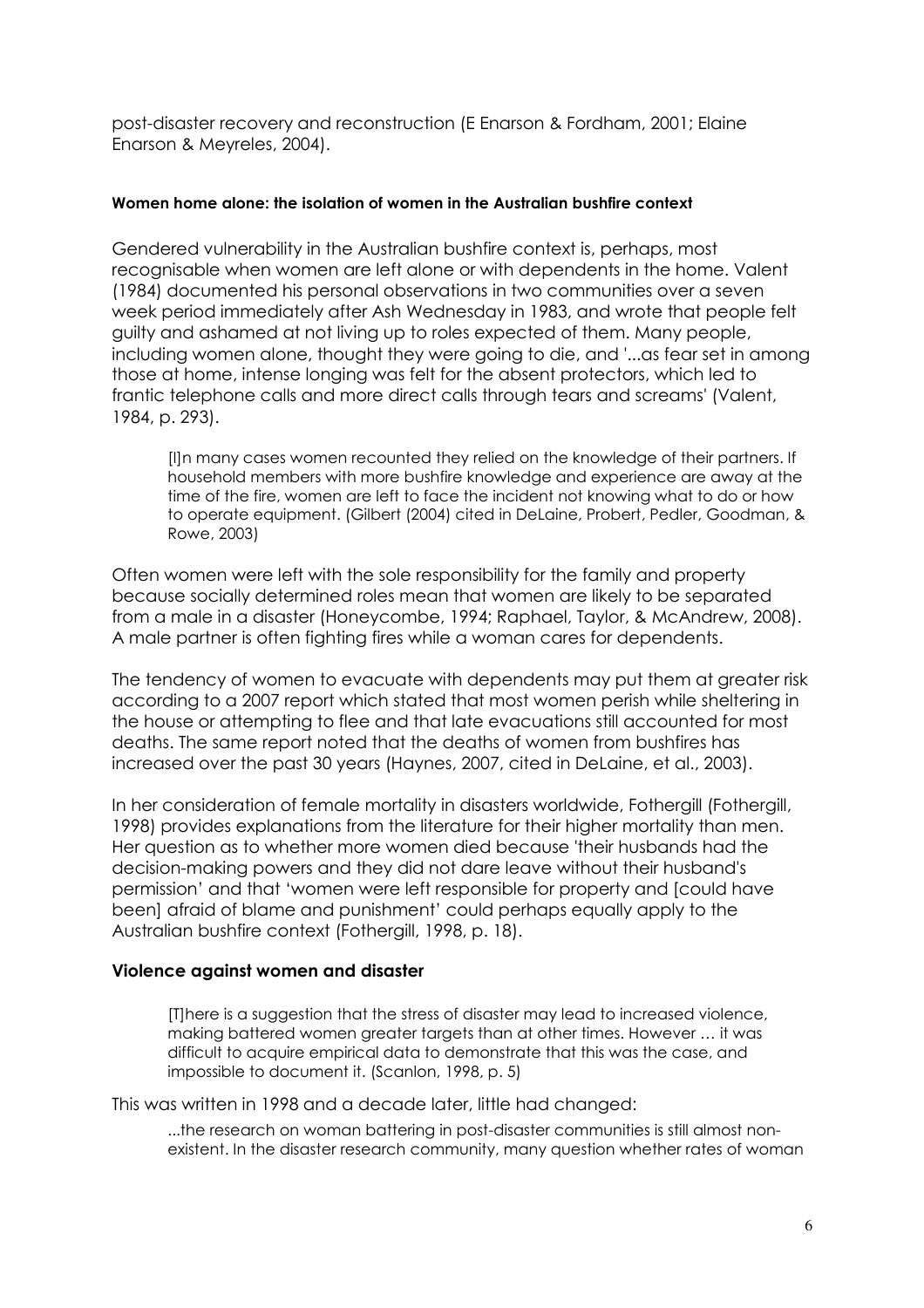battering increase in a disaster. Thus, although this question has been frequently asked, it remains largely unanswered. (Fothergill, 2008)

Some researchers report that violence against women increases following disasters (Dasgupta, et al., 2010; Elaine Enarson, 2000; Molin Valdés, 2009; Palinkas, Downs, Petterson, & Russell, 1993; Wilson, Phillips, & Neal, 1998) and that the evidence to support this is growing (B. D. Phillips & Morrow, 2008). While most apparent in developing countries, there appears to be increased violence against women postdisaster in industrial countries too.

A 1998 review of approximately 100 studies, situated in both developed and developing countries, addressed gender in disaster scholarship (Fothergill, 1998). The review found several studies that indicated an increase in domestic violence following disaster, along with an increase in divorce rates and child abuse (see also Dasgupta, et al., 2010). For example, after Hurricane Andrew, analysis of domestic violence helpline statistics showed a 50 per cent increase (Fothergill, 1998). There was an increase in demand for refuge accommodation, and court cases for injunctions increased by 98 per cent (Wilson, et al., 1998). In the first four months following the earthquake in Dale County, reports of domestic violence increased by 600 per cent (Wilson, et al., 1998).

A study of 77 Canadian and U.S. domestic violence programs a decade later echoed these findings, finding that violence against women increases in the period following disasters (E Enarson, 1999). Another ten years on, 46 cases of sexual assault were reported in the immediate aftermath of Hurricane Katrina, and over the following seven month period, sexual assault cases increased by 45 per cent. It was calculated that this represented a 95 per cent increase when factoring in the reduced population as people had left the devastated city (Austin, 2008) .

In addition to Anastario at al's (2009) findings that sexual violence increased amongst internally displaced people living in trailer parks following Hurricane Katrina, their research also found an increase in physical intimate partner violence (IPV):

When we sub-classified physical IPV in our random sample, women showed a lifetime prevalence of 34.7% and a postdisaster rate of 7.7% in 2007, suggesting that IPV in this population is particularly high for a disaster-affected population in the United States. Such increases in our sample reflect alarmingly elevated rates of new violence, which did not settle back to baseline during the two years following displacement, escalating from a lifetime estimate of 3.1/100,000 per day to 9.4/100,000 per day in 2006 and up to 10.1/100,000 per day in 2007. (Anastario, Shehab, & Lawry, 2009, p. 22)

In 2010, it was reported that domestic violence calls from Louisiana to the national hot line increased by 20 per cent in the first two months after the oil spill (US Gender and Disaster Resilience Alliance, 2010). In Haiti, gender based violence 'dramatically escalated' after the earthquake, with an estimated 230 rapes of women and girls in 15 of the camps in Port-au-Prince, and with Doctors Without Borders treating 68 rape survivors in one facility in the month of April (Bookey, 2010, pp. 7-8).

Most recently, New Zealand police reported a 53 per cent increase in callouts to domestic violence incidents over the weekend of the Canterbury earthquake on 4.9.2010 (Houghton, 2010).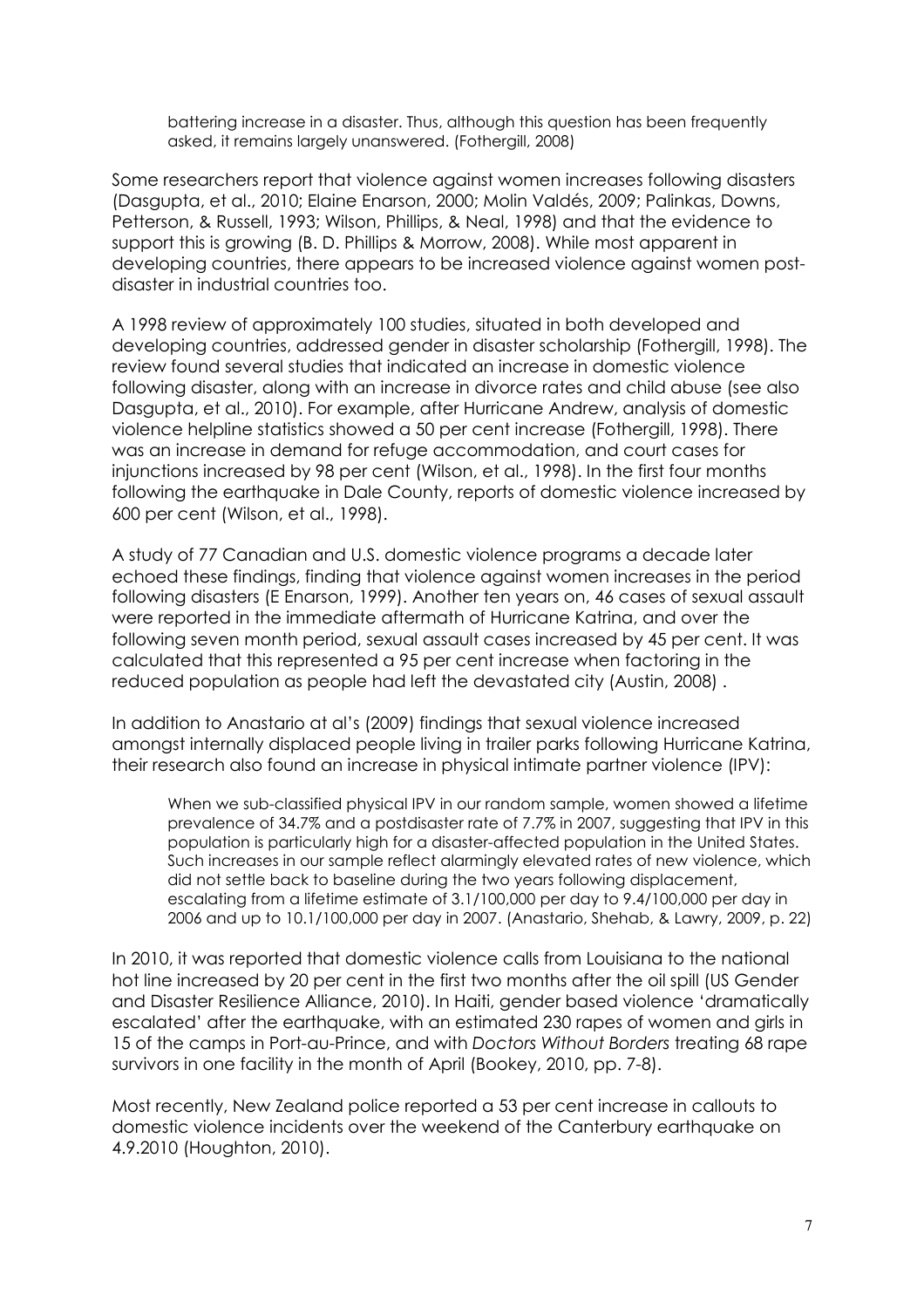Disaster research in Australia which takes a sociological perspective seems to focus on what happened to people in a literal sense; the stresses and challenges they faced; the effects in terms of finances, work, housing; the practical aspects of individual and community recovery; communications and media; and evaluation of system responses. One study following the Ash Wednesday bushfires in 1983 investigated the human reactions using a 'temporal' and 'biopsychosocial' frameworks (Valent, 1984). While it speaks of tensions and stressors and mentions that 'Many families, especially those in which relationships were previously strained, suffered badly, and even split up' (Valent, 1984, p. 295), it does not report on violence against women. Research into individual and community recovery from the 2003 Canberra bushfires reported on relationships with family, friends and community, and health and well-being issues, but it did not ask respondents about domestic violence or other forms of violence against women. While 22.4 per cent of the 482 respondents said the bushfire had a lasting effect for the worse on relationship with family, none spoke of domestic violence (Camilleri et al., 2007). The only reported comment that approximates this is:

One person interviewed told of a major and rather frightening family fight about a week after the fire, which they saw as the result of the stress of the whole experience, but also said that after the fight, everyone settled back to being very close and supportive. (Camilleri, et al., 2007, p. 48)

This kind of interpretation was predicted a decade earlier, when Bolin, et al. wrote that gender is largely absent from concepts of the family in disaster research and how, 'The only hints of postdisaster discord in families are framed as role strains, suggesting that such occurrences are out of the ordinary' (Bolin, Jackson, & Crist, 1998, pp. 32-33).

This research underscores Phillips et al's (2009) assertion that some violence, including domestic violence, is un-recognised and un-recorded in the context of disaster (B. Phillips, Jenkins, & Enarson, 2010).

#### The under-reporting of violence against women in disasters

Any assessment of the levels of violence against women in the aftermath of disasters must begin with an understanding that violence from intimate partners and sexual violence is grossly under-reported at any time. Women's reluctance to report violence against them is a further factor compounding gender blindness in times of disaster.

One of the characteristics of GBV [gender based violence], and in particular sexual violence, is under-reporting. Survivors/victims generally do not speak of the incident for many reasons, including self-blame, fear of reprisals, mistrust of authorities, and risk/fear of re-victimization. Acts of GBV evoke shaming and blaming, social stigma, and often rejection by the survivor/victim's family and community. Stigma and rejection can be especially severe when the survivor/ victim speaks about or reports the incident. Any available data, in any setting, about GBV reports from police, legal, health, or other sources will represent only a very small proportion of the actual number of incidents of GBV (Inter-agency standing committee, 2005, p. 4).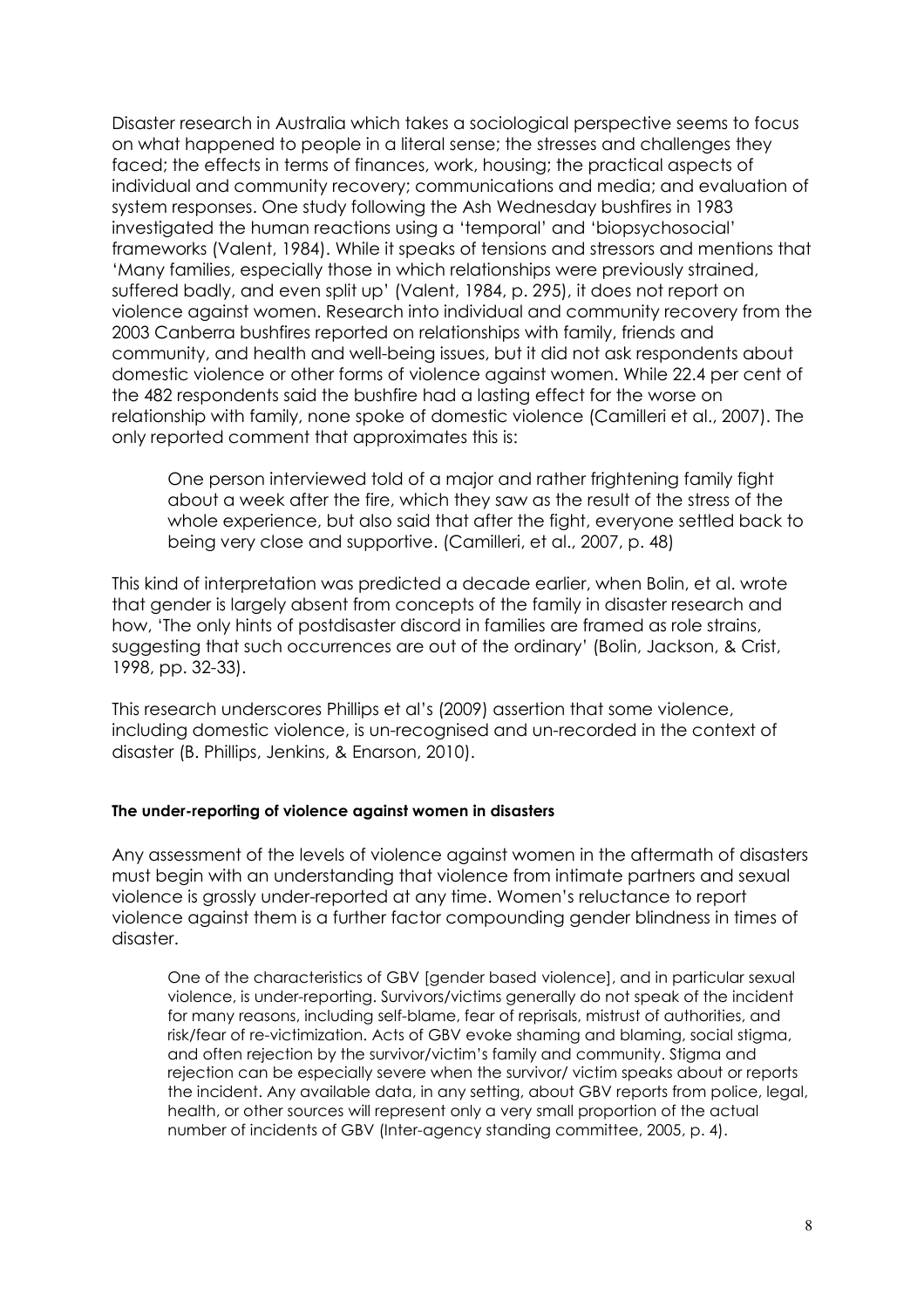Post-Hurricane Katrina, Anastario et al. (2009) made the interesting point that rates of sexual violence - based on reporting - decreased at the same time sexual violence incidents actually increased substantially (Anastario, et al., 2009, pp. 22-23). Their 2006 and 2007 pooled data showed that sexual violence increased by 27 times the pre-disaster rate in Mississippi before the disaster. They wrote:

... the lifetime rate of reported SV [sexual violence] decreased in prevalence 8.5%. It is possible that common issues associated with violence reporting such as fear for personal safety, sensitivity to questioning, and protection of the perpetrator resulted in underreporting ... ' (Anastario, et al., 2009, pp. 22-23)

They theorise that women suffering violence from an intimate partner may seek care for the physical and mental results of the violence against them, but are unlikely to draw attention to the violence itself, thereby leading to under-reporting (Anastario, et al., 2009, p. 23).

A report from Women's eNews<sup>2</sup> on 23.9.2005 stated that despite evidence of an increase in the number of rapes following Hurricane Katrina, a lower than the usual low rate of sexual assault reporting was expected because of the 'unfathomable chaos of Hurricane Katrina', and because of computer difficulties in the police department. The evidence included witnesses who reported seeing rapes and being unable to intervene for their own safety and reports of support services turning women away because of a lack of resources. The Rev. Toby Nelson of First Presbyterian Church of Hayward in Castro Valley, California was reported as saying on 20.9.2005, 'There were so many rape victims, and we had to turn (most) of them away because they had life-damaging, but not life-threatening, wounds' (Cook Lauer, 2005, para. 17).

#### Australian under reporting of violence against women

֦

For most of the world's history it appears that 'domestic violence' has at best been ignored, and at worst upheld as a man's right to subjugate 'his' woman by whatever means were necessary. Current legislation introduced only in 2009 in Afghanistan, permits Shia men 'to deny their wives food and sustenance if they refuse to obey their husbands' sexual demands' (Boone, 2009). This individual example has its parallel at societal level in other countries, too, and throughout history. For example, in Victoria prior to 1985, it was not a criminal offence for a man to rape his wife.

In Australia, the legislation in the 21st century is ostensibly free from such gendered discrimination as it relates to violence against women. Yet, the letter of the law is not necessarily what is enacted in the judicial system, and, as stated in Time for Action, 'Attitudes and beliefs about gender are learned, and society often teaches deeply held sexist views'. (Flood, 1998, cited in The National Council to Reduce Violence against Women and their Children, 2009).

Australian research in 2004 indicated that only 12 per cent of women report sexual violence to police, 19 per cent report physical violence, and 15 per cent report physical or sexual violence from a partner (Mouzos & Makkai, 2004, p. 102).

Of the few women who do report, even fewer make it to court or to a conviction. The lowest proportion of all principal offences proven guilty are sexual assault cases

 $2$  Women's eNews is a non-profit daily Internet-based news service that has operated from New York since 2000.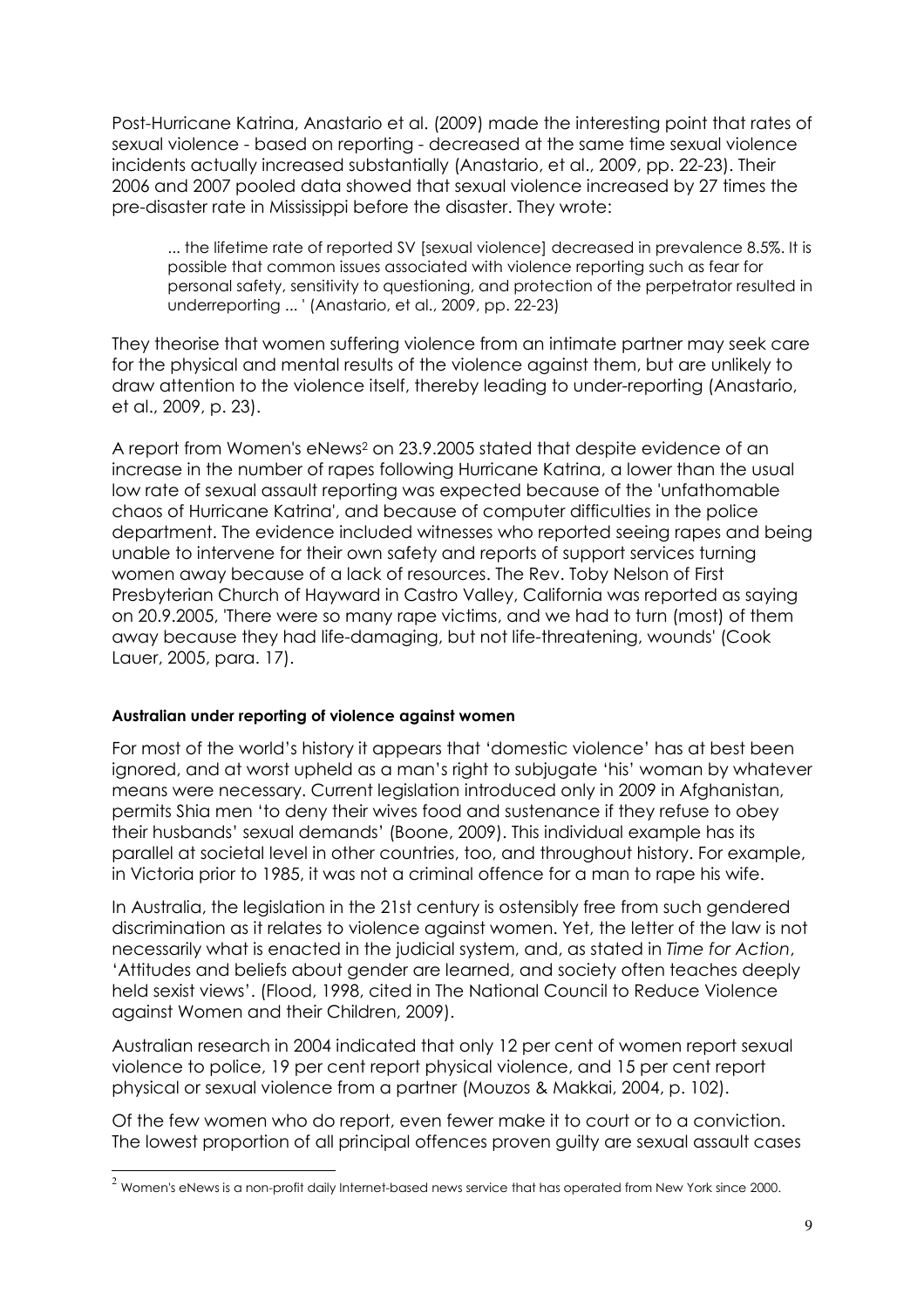(63%), and sexual assault cases have the highest rate of case withdrawal (22%) (Australian Bureau of Statistics, 2010, p. 11; see also Victorian Law Reform Commission, 2004). Lievore, in her 2005 study of prosecutorial decision making in sexual assault cases, also found a 'relatively large degree of case attrition' with 38 per cent of cases in the sample withdrawn, and only 44 per cent of cases that were prosecuted resulting in a conviction. This figure includes guilty pleas (Lievore, 2005, p. 5). Similarly, a 2007 estimate by the Australian Institute of Criminology suggested that less than 20 per cent of the sexual assaults where women do report to police are investigated and result in charges (Australian Institute of Criminology, 2007). The low level of sexual assault reporting in Australia may reflect community attitudes of women bearing the blame for such violence. Indeed, it seems that '[m]ost societies tend to blame the victim in cases of sexual violence' (Inter-agency standing committee, September, 2005, p. 4).

The under-reporting of physical violence against women, too, is apparent.

Too often intimate partner violence is trivialised in our society as somehow being less serious than violence committed in other contexts; as a matter to be resolved in the privacy of the home [yet]... It is the leading preventable contributor to death, disability and illness in Victorian women aged 15–44, being responsible for more of the disease burden than many well-known risk factors such as high blood pressure, smoking and obesity. (VicHealth, 2004, pp. 8, 10)

Disaster theorists posit that whatever rate of violence against women pre-existed the disaster, it will be magnified after. Australian research showed a litany of attitudes that blamed women and excused men in violent situations. In 2009, only 53% of Australians viewed 'slapping or pushing a partner to cause harm or fear' as 'very serious' (VicHealth, 2009, p. 4) and 18 per cent 'believed that domestic violence can be excused if it results from a temporary loss of control'. Even more (22%) believed domestic violence was excusable 'If a perpetrator truly regrets what they have done' (VicHealth, 2009, p. 36).

Australians' attitudes to violence against women clearly included victim-blaming and complicity with the violent man at the time of the Black Saturday fires. In accordance with the generally accepted theory of disaster researchers, these victim-blaming, perpetrator-excusing attitudes would have increased in the aftermath of this disaster.

#### Explanations for increased violence against women

The UN Inter-Agency Standing Committee ((2005, p. 1) noted that 'the most immediate and dangerous type of gender-based violence occurs in acute emergencies' and theorised that the increased risk emerges as personal resilience afforded by protective structures, both individual and community - are compromised (Inter-agency standing committee, 2005).

Indeed, vulnerability in disasters is increased by a range of factors. There is psychological strain resulting from grief and loss for both women and men. A prevailing 'private domain' of domestic violence and sexual violence (Inter-agency standing committee, 2005) is compounded by empathy for the abuser and excuses of 'out of character' behaviour. This may result in under-recognition of violence against women and lack of validation by service providers.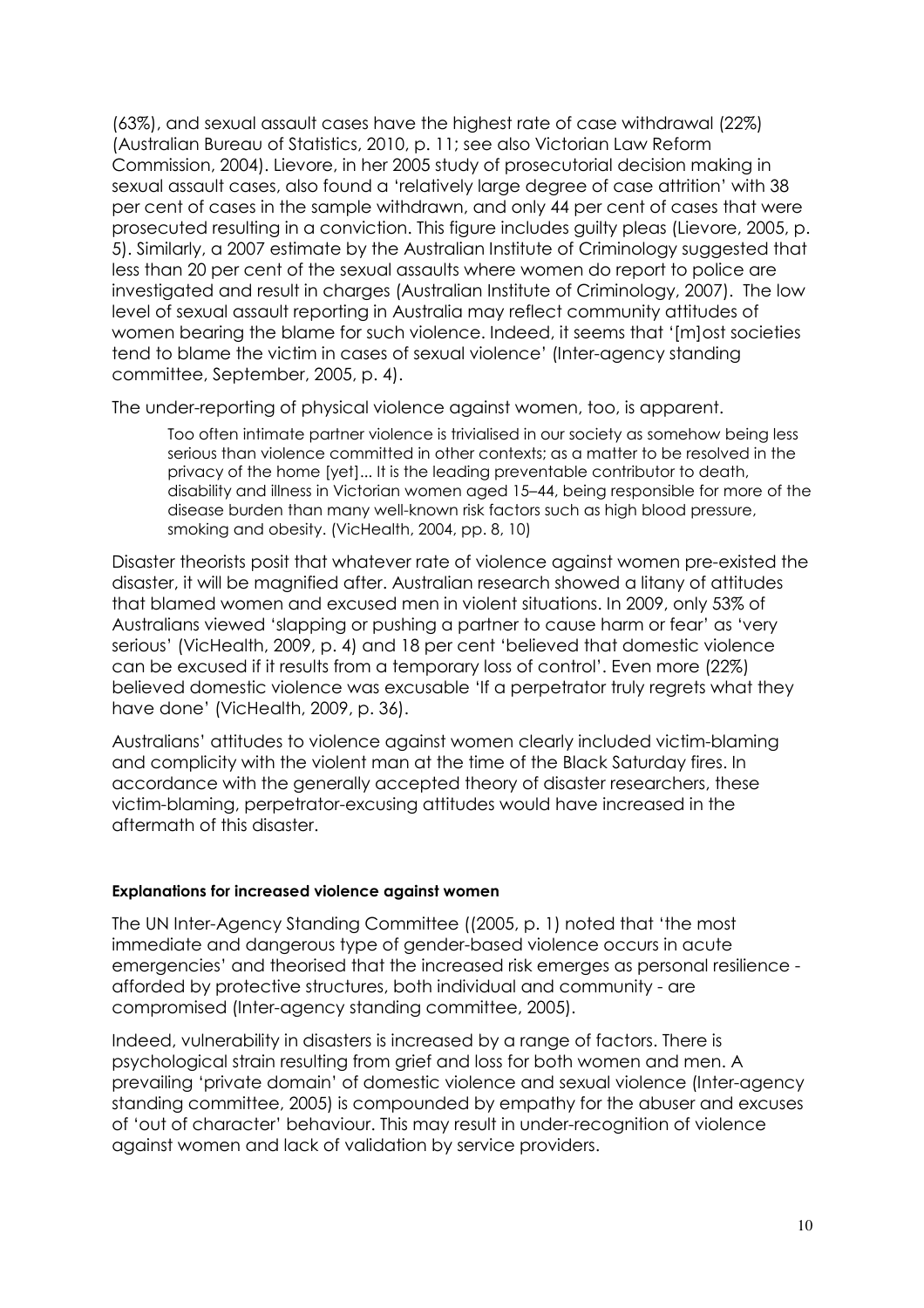Natural disasters do not exist in isolation from the social and cultural constructs that marginalize women and place them at risk of violence. In fact, there is evidence that violence against women increases in the wake of colossal disasters and that the increased risk is associated with gender inequality and the limited representation of women in disaster responses. (Rees, Pittaway, & Bartolomei, 2005, p. 1)

Phillips et al. (2009) theorised that reasons for the apparent increase of domestic and sexual violence after disasters include threats to the male provider and protector role; loss of control; increased and possibly forced contact between the couple; and loss of options as support services for women are reduced. They wrote that, following Hurricane Katrina, some women evacuated with their violent partner to ensure the safety of their children while escaping the disaster (B. D. Phillips, Thomas, Fothergill, & Blinn-Pike, 2009, pp. 296-297). Enarson suggested that relationships are pressured; disruptions to services mean women cannot call for help or transport is reduced; and women who have violent partners are often isolated and disaster exacerbates this (Enarson, n.d., cited in Renzetti, 2002).

Moreover, the police and other service providers are usually busy responding to other calls or emergencies that are deemed more pressing, so "domestics" become a much lower priority ... It may be possible, then, that the decline in the incidence of domestic violence reports following Sept. 11th are a combination of women simply not calling for help because they see their own "personal" problems as unimportant, and the police not responding as they had prior to Sept  $11<sup>th</sup>$ . (Renzetti, 2002, p. 6)

In 2006, Enarson wrote of silent men, suicidal men, unemployed men, men feeling 'unmasked and unmanly', concluding that some will turn to some combination of drugs, alcohol and aggression, endangering those around them (Elaine Enarson, 2006, para. 4).

It is apparent that disasters and their aftermath increase the vulnerability of people – some more than others. A 2009 literature review of the effects of relocation postdisaster on physical and mental health reported that three of the seven studies that considered gender found women to be at increased risk of adverse outcomes. Being relocated increases the burden due to 'psychological stressors, healthcare disruption, social network changes and living condition changes' (Uscher-Pines, 2009, p. 17).

In Australia, although there appear to be no published studies investigating increased rates of violence against women in the wake of a disaster, some papers mentioned the link. In 1994, Councillor Beth Honeycombe from the Burdekin Shire Council in Queensland wrote a short article on the 'Special Needs of Women in Emergency Situations' for The Macedon Digest where she stated, 'An increase in domestic violence is repeatedly found in post-disaster situations' (Honeycombe, 1994, p. 31)<sup>3</sup>. In the same edition, Narelle Dobson's presentation to the Women in Emergencies and Disasters Symposium in March 1992 is reproduced. Dobson reflects

L

 $3$  Although Honeycombe has been cited by Fothergill (2008, p. 133), Honeycombe's article is not based on original research, but draws on two Queensland based research projects which appear to be unpublished. They are: Parmenter, V (1992) The Special Needs of Women in Disaster Situations' and Butterworth, Eric, et al. (1989) The Effects of Cyclone Aivu on the Burdekin Shire: Interim report. Townsville: James Cook University of North Queensland.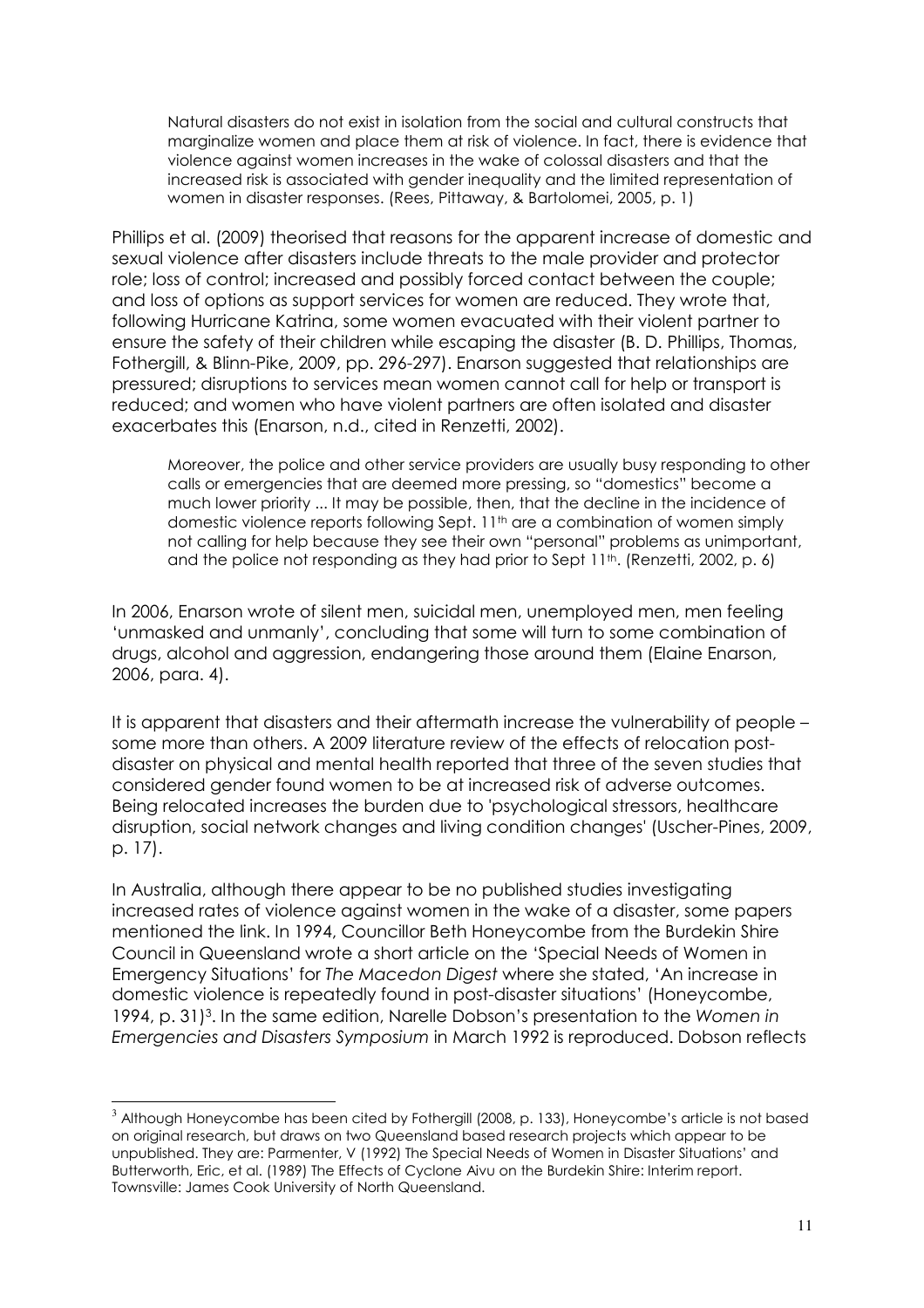on the period following the 1990 Charleville flood and her role in the recovery as a social worker<sup>4</sup> . She noted that in the wake of the flood:

Human relations were laid bare and the strengths and weaknesses in relationships came more sharply into focus. Thus, socially isolated women became more isolated, domestic violence increased, and the core of relationships with family, friends and spouses were exposed. (Dobson, 1994, p. 11)

Threats to women's safety extend beyond the direct impact of the disaster to 'vulnerability to unchecked male violence and aggression' (Williams, 1994, p. 34). Where researchers have noted the link between disaster and increased violence against women (E Enarson, 1998; Elaine Enarson & Phillips, 2008; Fothergill, 1998; Jenkins & Phillips, 2008; Morrow, 1999; Palinkas, et al., 1993), they hypothesise that this increase is due to a number of factors including heightened stress, alcohol abuse, and lapses in constraints to behaviour offered by legal and societal expectations (Bradshaw, 2004, cited in Elaine Enarson & Phillips, 2008; Neumayera & Plümperb, 2007). After floods in Queensland, Dobson wrote, 'It was as if the balancing influences were removed and life became very raw and stark' (Dobson, 1994, p. 11). Homelessness and changed living circumstances would be another factor (B. D. Phillips & Morrow, 2008). Enarson and Phillips wrote that from Peru to Alaska, men cope through alcohol abuse and aggression (Elaine Enarson & Phillips, 2008, p. 51). Austin (2008) observed that disasters temporarily remove the societal institutions that regulate masculinity.

I argue that a form of hyper-masculinity emerges from the stress and loss, which can lead to increased levels of violence and discord in heterosexual relationships. Men are likely to have a feeling of inadequacy because they are unable to live up to the expectations of their socially-constructed gender role ... The presence of these conditions unfortunately influence higher numbers of partnered, heterosexual men to act in violent and abusive ways toward the women in their lives. (Austin, 31.7.2008)

This accompanies a community attitude that excuses such violence. In a 2006 report on Australian attitudes to violence against women, a large proportion of the community believed that 'domestic violence can be excused if it results from temporary anger or results in genuine regret' (Taylor & Mouzos, 2006) Such violence may even be seen as legitimate, and excused because this is 'the way men behave' (Atkinson, 2002, p. 4). Violent men often use situational factors to excuse their violence, and their experience of disaster may be perceived by themselves and others as reason enough for 'losing control' (Fothergill, 2008). Indeed, it seems this violent behaviour is excused by embedded cultural and economic factors too:

In every country where violence against women is high, cultural and economic factors play a critical role in promoting and condoning violence as a legitimate way to resolve conflict. (AusAID Office of Development Effectiveness, 2008)

Women who have suffered violence from their partner before a disaster may experience increased violence in the aftermath and other women may experience it as a new event or pattern following a disaster. In disaster situations, domestic

֦

 $<sup>4</sup>$  Also quoted by Fothergill (1998, p. 20).</sup>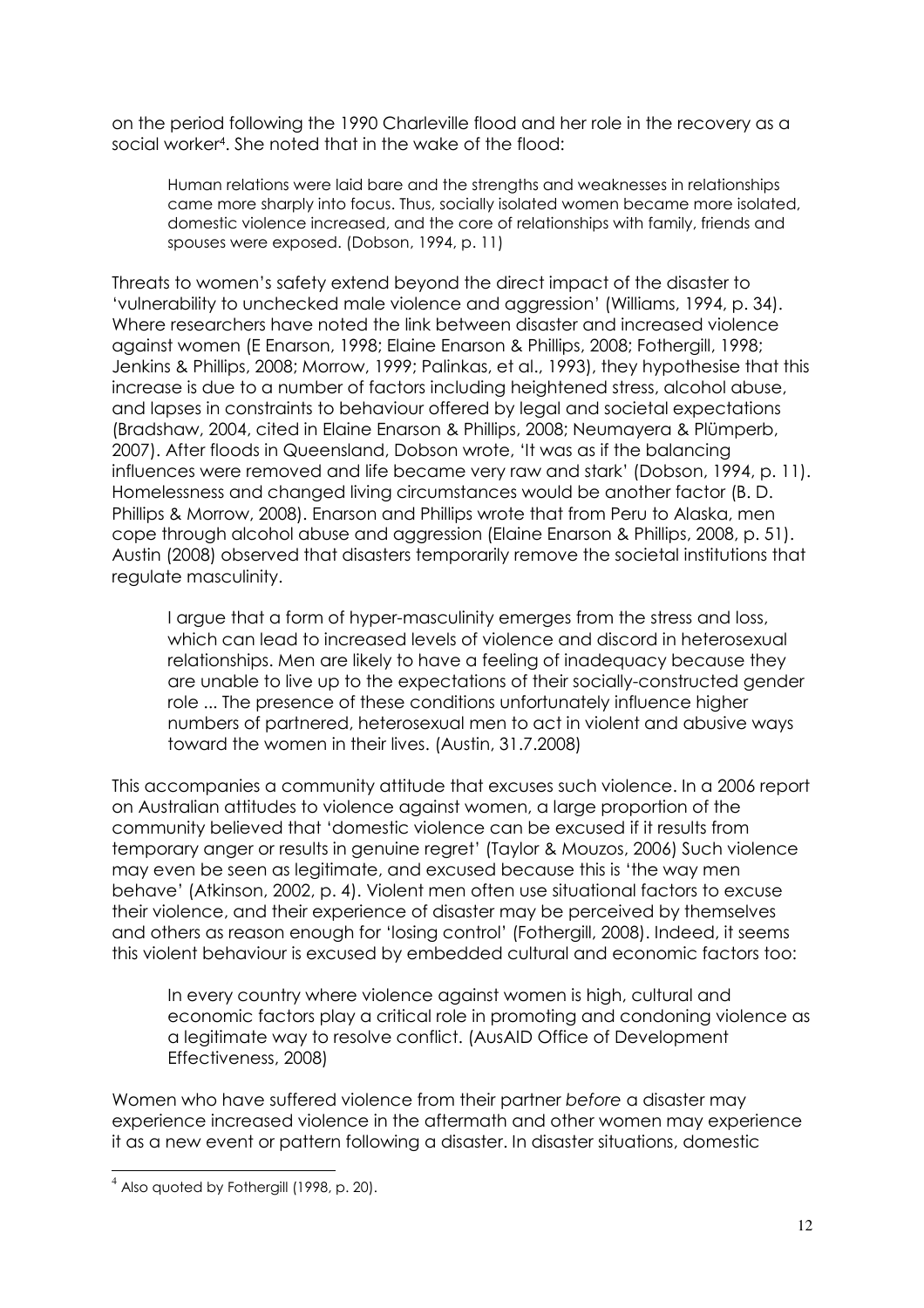violence may well be buried even further beneath public consciousness, as attention is focussed elsewhere. The women and children subjected to this abuse 'suffer doubly when large-scale catastrophes strike - even as large numbers of volunteers turn out to respond, donors overwhelm local communities, and people open their hearts to those in need' (Jenkins & Phillips, 2008, p. 49).

The way communities respond, and whether disaster recovery is set up to recognise and address violence against women, seem to depend on how well it was done before the disaster (Fothergill, 2008). If violence against women was recognised as a problem before the disaster, it was more likely to be part of the recovery strategy. At worker level, too, how individuals perceived violence against women before predicted their recognition and response to it in the aftermath (Wilson, et al., 1998). It may also be influenced by specific programs established to counter the increase of violence after a disaster. Following Hurricane Mitch in Nicaragua, a 1999 multimedia campaign was promoted with the slogan, 'Violence against women: a disaster that men can avoid'. It was aimed at men living in areas most affected by the disaster and used billboards, radio and television along with a series of workshops to convey the message that men could 'unlearn machismo'(Welsh, 2001).

Interestingly, disasters can offer women new options in leaving a violent partner. Women were afforded these opportunities though new confidence in their own ability brought about by the way they coped with the disaster (Fothergill, 2008) or new roles in recovery efforts within the community; or by using grants or insurance payouts to leave (Fothergill, 1998; Jenkins & Phillips, 2008).

Disasters can provide, both financially and psychologically, an opportunity to leave an abusive relationship. (Fothergill, 2008, p. 151)

Indeed, disasters can be a force for social change for the better (Dasgupta, et al., 2010; Quarantelli, 1994).

... we would do better by using the semi-Darwinian model of evolutionary change. It would force us to consider the more positive effects of disasters (all but impossible to consider in a social problem context that focuses on the negative). We would necessarily need to think about and look at both the functional and dysfunctional aspects if we see disasters as part of the evolution of social systems. (Quarantelli, 1994, p. 13)

#### Women in disaster management

There is a perception amongst emergency managers that women are less competent than men after a disaster (Scanlon, 1996). Scanlon identifies three persistent disaster myths: that people panic, that victims are likely to be confused and unable to care for themselves, and that looting follows. He suggests that emergency personnel generally attribute greater panic and confusion to women than men and that this is unfounded. He points to early academic writings to show that this idea was promulgated by 'the first scholar in the field of Sociology of Disaster, Samuel Henry Prince' who wrote about the 1917 Halifax explosion which killed 2,000 and injured 9,000 people.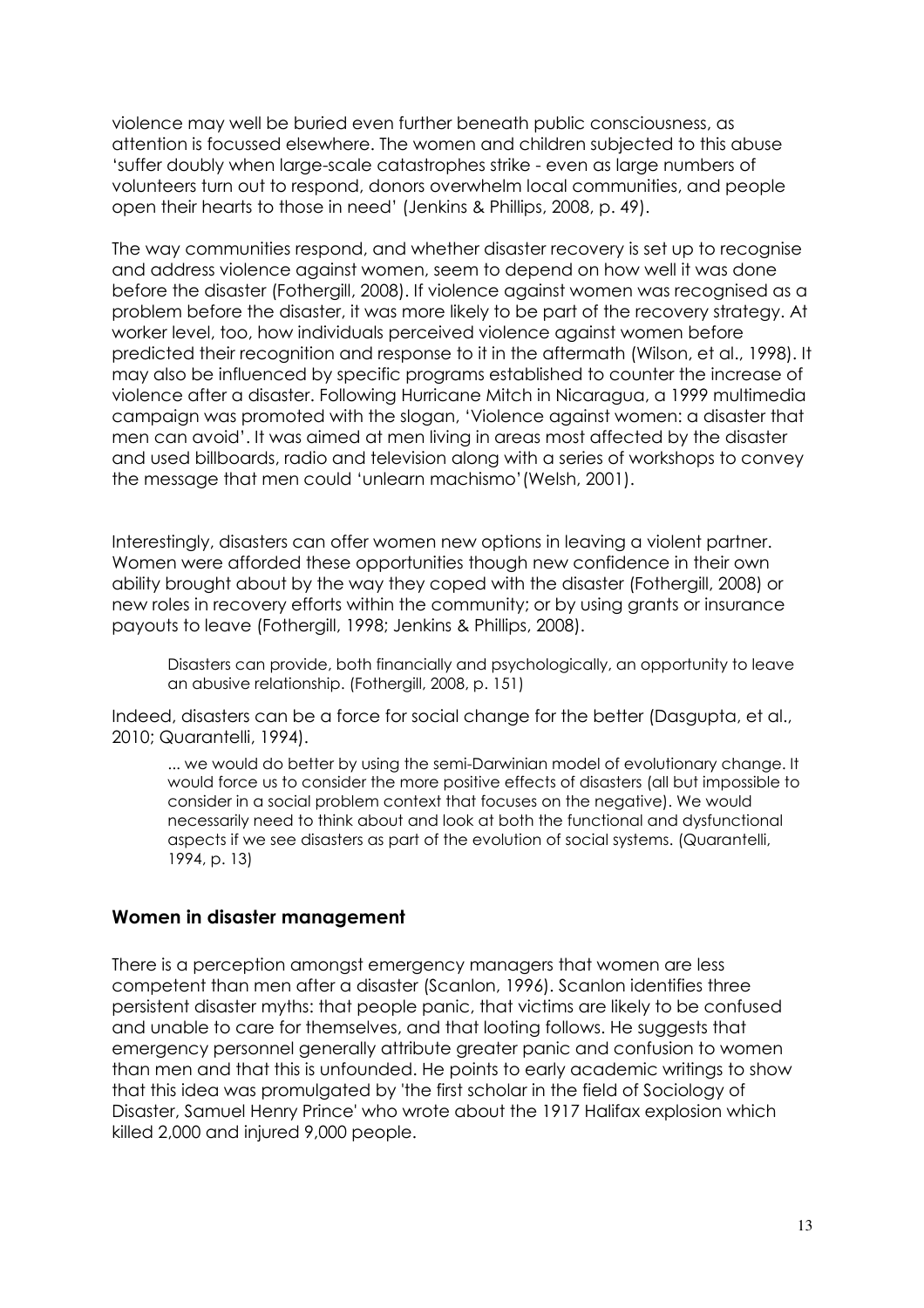'His most-quoted source was an unpublished manuscript by his friend, Dwight Johnstone. Johnstone provides examples of women staying on the job despite the risk, and women taking part in the post-impact response. He also provides examples of men and women fleeing when there were rumours of a second explosion. Prince quotes Johnstone extensively but omits all the positive references to women and the negative references to men.' (Scanlon, 1996, p. 4)

Scanlon writes that it is essential for women to become involved in local level politics to effect change. Such roles inevitably mean some level of decision-making power in disaster response which, hopefully, would not assume the same kind of gendered assumptions that have characterised much post-disaster response.

Recognition of gendered vulnerability can improve disaster planning and response and reduce their adverse economic and social effects (B. Phillips, et al., 2009; Williams, 1994), particularly when each step in recovery addresses the inherent power structures at play in the community (E Enarson & Fordham, 2001).

Indeed, we have seen women lead some of the nation's most effective recovery organizations, but have even more frequently seen their contributions thwarted. (Krajeski & Peterson, 2008, p. 207)

It seems that women are essential to volunteer and professional organisations but are not in positions of power (B. D. Phillips & Morrow, 2008). There is evidence of ongoing inequity (Garcia, 2005) and situations where men predominantly take charge of disaster management 'systematically excluding women, their needs, competences and experiences from contributing to these efforts' (Neumayera & Plümperb, 2007, p. 12).

In Australia:

Scant attention is paid to women and their roles in the emergency management landscape. This is particularly relevant in the field of community bushfire preparedness and mitigation. The culture of emergency management remains a very masculine field with the command and control system continuing to dominate and influence the roles and processes of emergency events. (Proudley, 2008, p. 37)

The public/private dichotomy of men's and women's work was echoed after the Charleville floods in Queensland, where 'the most public aspects of the clean-up were a male affair' and the emergency services - including police and the military were mostly men (Dobson, 1994, p. 12). Women's recovery work was far less visible and usually contained within households (Dobson, 1994). The concept of keeping the family unit together is not recognised, nor is the responsibility for its emotional, spiritual and physical well-being (Honeycombe, 1994). The heroes were public and they were male, and this portrayal has been challenged as misleading (Fuller, 1994). As Dobson stated:

I believe that there were many heroines among the women who held their families together, who carved out a home from the mire, and continued to contribute through their community and professional work. (Dobson, 1994, p. 13)

In addressing the male domination of disaster planning, Fuller identified the need to increase the number of women involved at all levels, and further, that some form of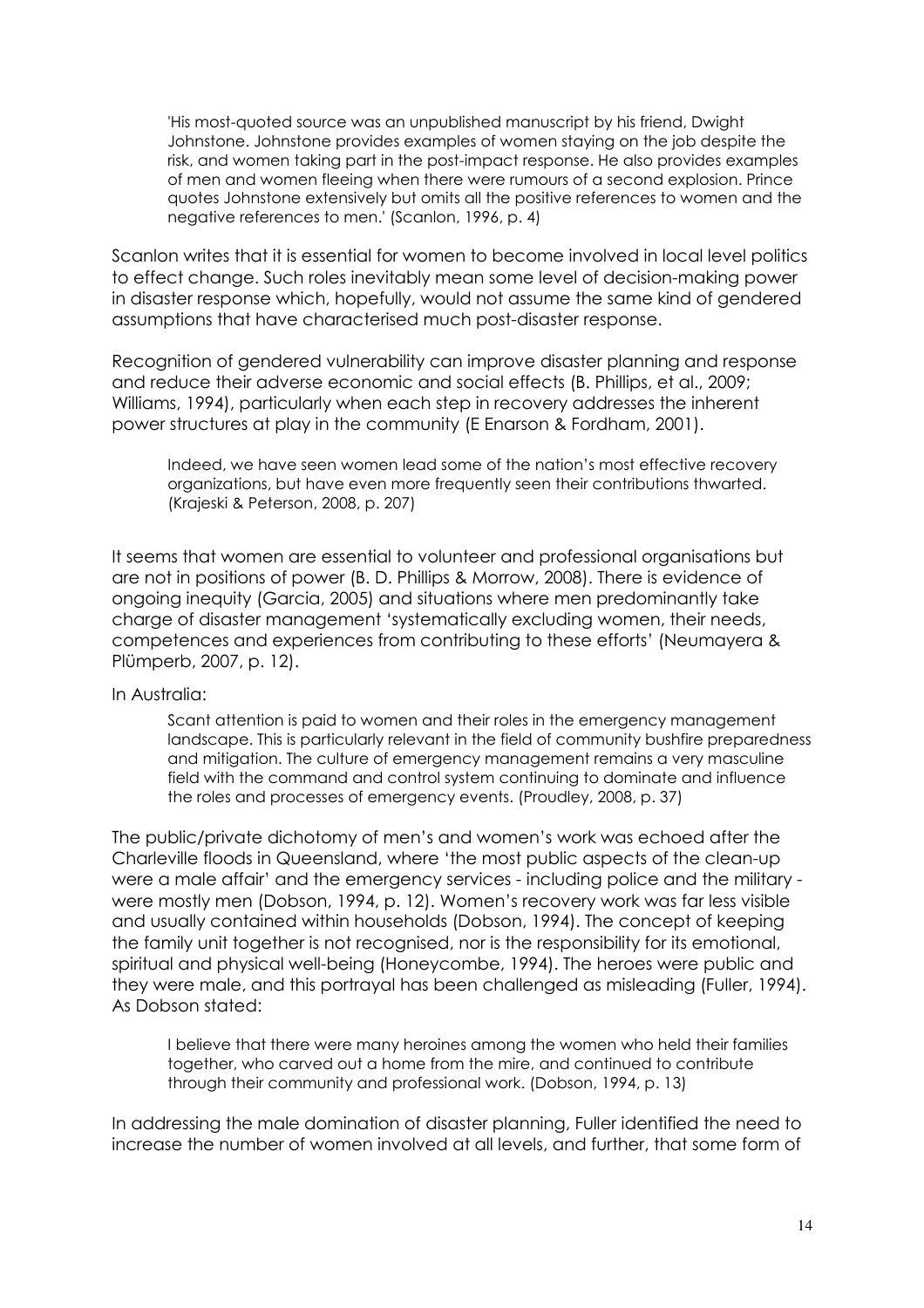affirmative action be taken to achieve this. In her 1993 paper on outcomes from the Symposium on Women and Disasters in Queensland, Fuller reported:

It was considered that the traditional route of promotion of operational through to management was neither necessary nor always appropriate. Women with necessary skills should be able to be employed at senior levels without specific operational experience. (Fuller, 1994, p. 26)

#### Research gap in disaster and gender

The implicit grounding of disaster theory in men's lives affords a partial view which must be challenged through a woman-focused gender analysis. (Elaine Enarson & Phillips, 2008, p. 41)

Internationally, the literature has only emerged since the late 1990s. In 1994, Quarantelli (1994) included gender as one of a number of disaster phenomena that warrant researchers' attention, and the early forays into disaster and gender scholarship were forged in 1998 by key researcher, Elaine Enarson (Elaine Enarson & Morrow, 1998) and her colleagues (Bolin, et al., 1998; Domeisen, 1998; Fothergill, 1998). Yet, ten years on, Fordham (2008) wrote that this body of research was still small and mostly located within 'Third World' studies.

Internationally, Neumayera and Plümperb (2007, p. 4) claimed that their research report was 'the first systematic, quantitative analysis of gender differences in natural disaster mortality'. They described it as addressing 'one important, yet hitherto relatively neglected aspect' of disaster scholarship (Neumayera & Plümperb, 2007, p. 2). Likewise, Anastario, et al. writing in 2009 about Hurricane Katrina, claimed 'the first evidence-based study to show an increase in rates of GBV [gender based violence] in a population of women displaced by a disaster' (Anastario, et al., 2009, p. 22).

Gender and disaster researchers lament both the scarcity of research on gendered patterns of decision-making, and the absence of women's voices from the discourse (Elaine Enarson & Phillips, 2008).

Feminists have argued that women's meanings and experiences have been epistemologically excluded in mainstream literature and a search of disaster literature confirms this claim ... Disasters have, in the main, been represented as gender-neutral and women have been portrayed rarely and negatively. (Finlay, 1998, pp. 143, 149)

Yet, disaster researchers point to the learnings that can be gained by hearing from women and their significance to disaster response.

We show that by listening to the voices of victims in post-disaster contexts, new insights can be gleaned as to how to make all women safer during disasters. (Jenkins & Phillips, 2008, p. 49)

In Australia too, there is very little research into gender and disaster and the specific vulnerability of women in this country (DeLaine, et al., 2003; Williams, 1994) despite the fact that Australians have a one in six estimated lifetime exposure to natural disaster (Caruana, 2009). Several Australian researchers have called for more research into disaster that considers social and gendered aspects. One specifically emphasised the need for qualitative research and wrote about the potentially significant role that women could play in disaster preparedness and response if more was known about how everyone in the community is affected by disaster (Williams, 1994). Another (Proudley, 2008) pointed to the lack of research into the role of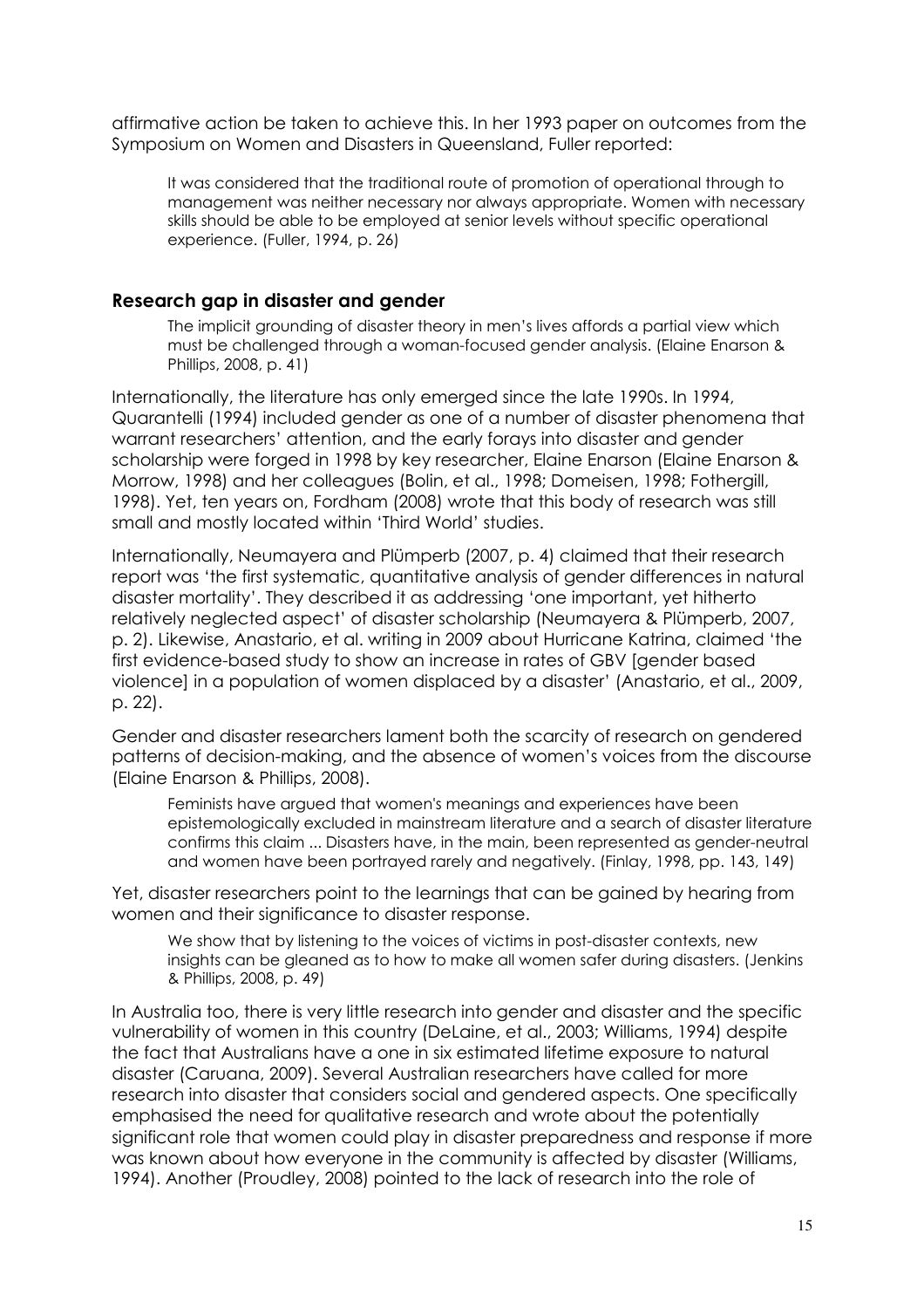women in bushfires, the impact of disaster on families, and how decisions are made in emergency situations.

In 1992, Australian researchers were encouraged to look at post-disaster stress in the context of both the individual and the family (Gordon, 1992, p. 15). Few had responded to this call by 2009, when Caruana (2009) wrote that despite a vast literature on the psychosocial effect of disasters on individuals, little was known about the effect on families. Even more broadly, some advocated engaging whole communities in reflecting on their disaster experience, due to its therapeutic value as well as adding to the research base (Camilleri, et al., 2007).

Despite these calls since the 1990s, there appears to be very little existing literature in Australia that considers the gendered aspects of disaster. While two studies involved interviews with women about social and health aspects of their disaster experiences (Finlay, 1998; Wallace, 1983), the question of whether violence against women increases in the wake of a disaster in Australia appears not to have been addressed in any published research to date.

Yet, clearly, implications of gender infiltrate every aspect of disaster experience. Gender focussed research is a pre-requisite to moving beyond the one-world view that has too often characterised disaster research.

Along with a gender focus, internationally, disaster researchers are urged to look beyond the negative aspects of disaster, which often dominate the discourse, to consider their positive effects, suggesting they contribute to the way society evolves (Quarantelli, 1994). Picking up on this, Dasgupta wrote, 'It is important to understand that women are not only victims of chance, but also agents of change' (Dasgupta, et al., 2010, p. 5).

#### Conclusion

Internationally, women are at greater risk of mortality in a disaster, and increased violence against women is characteristic of a post-disaster recovery. While there is a growing body of evidence into gender and disaster, there appears to be little gendered Australian research, and no published research to date on the link between disaster and violence against women in Australia.

Violence against women, particularly within the private domain, has been a taboo subject, despite work in recent decades to address this issue. It seems that this lack of recognition may be taken to a new level in a post-disaster context where stress levels are high, perpetrators may have been 'heroes' in the fires, and where men are often unemployed and sometimes suicidal. The resources of support services are over-burdened with primary and fire-related needs in the aftermath of a disaster and this serves to exacerbate a willingness to overlook violence against women.

Data from the research on 'Women's experience in the aftermath of the Black Saturday Bushfires' will be analysed with a view to drawing on these theories.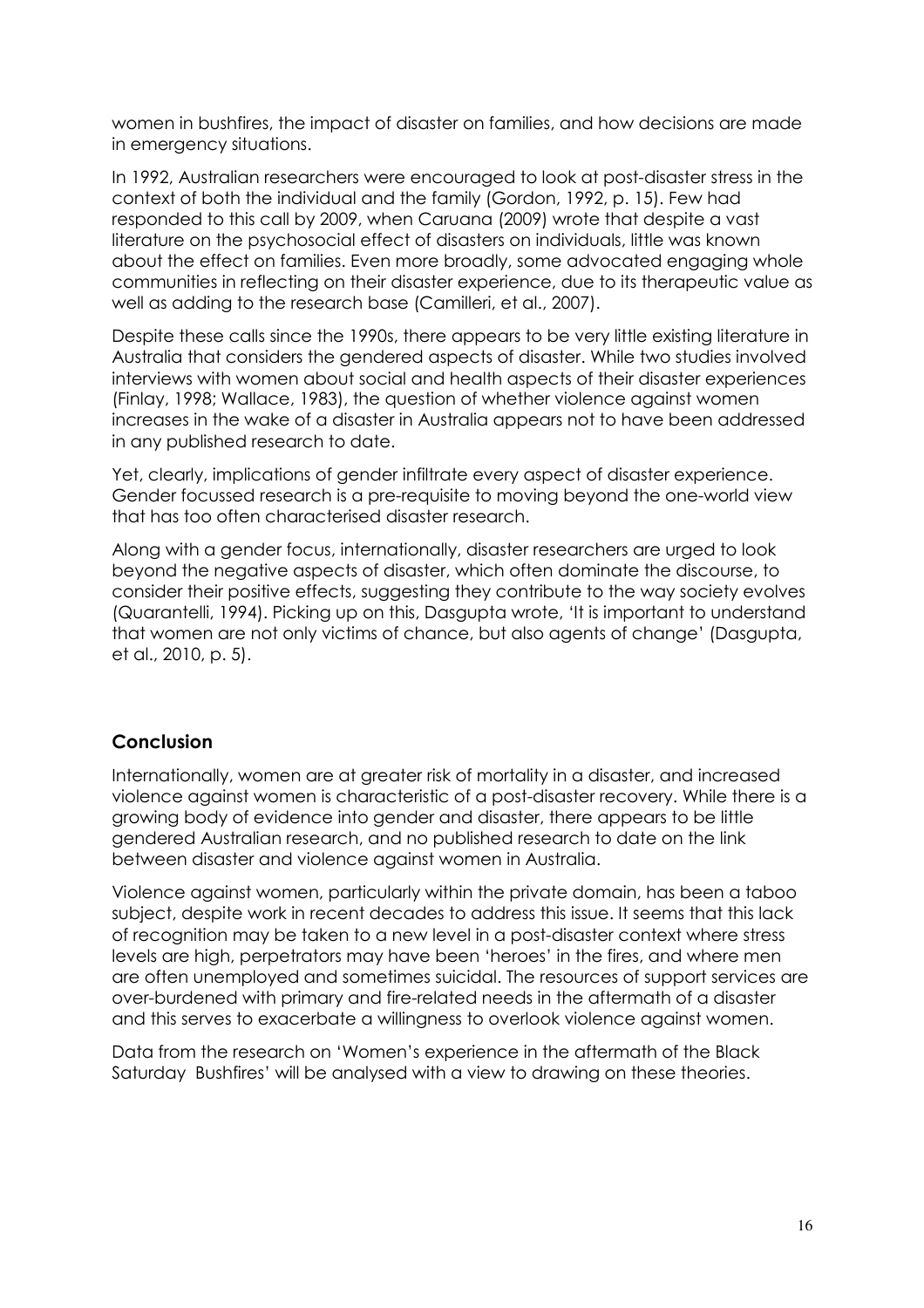#### References

- Alston, M. (2009). Drought policy in Australia: gender mainstreaming or gender blindness? Gender, Place and Culture, 16(2), 139-154.
- Anastario, M., Shehab, N., & Lawry, L. (2009). Increased Gender-based Violence Among Women Internally Displaced in Mississippi Two Years Post-Hurrican Katrina. Disaster Med Public Health Preparedness, 3(1), 18-26.
- Atkinson, J. (2002). Voices in the wilderness restoring justice to traumatised people. University of Law Journal, 15.
- AusAID Office of Development Effectiveness. (2008). Violence against women in Melanesia and East Timor Building on Global and Regional Promising Approaches. Canberra: Office of Development Effectiveness.
- Austin, D. W. (31.7.2008). Hyper-Masculinity and Disaster: Gender Role Construction in the Wake of Hurricane Katrina. Paper presented at the American Sociological Association Annual Meeting. Retrieved from http://www.allacademic.com/meta/p241530\_index.html
- Austin, D. W. (2008). Hyper-Masculinity and Disaster: Gender Role Construction in the Wake of Hurricane Katrina. Paper presented at the American Sociological Association Annual Meeting. Retrieved from http://www.allacademic.com/meta/p241530\_index.html
- Australian Bureau of Statistics. (2010). Criminal Courts, Australia, 2008-9 4513.0. Canberra: Australian Bureau of Statistics.
- Australian Institute of Criminology. (2007). Guilty Outcomes in Reported Sexual Assault and Related Offence Incidents Crime Facts Info No. 162 Retrieved 3.12.2010, from http://www.aic.gov.au/documents/3/5/B/%7B35B2AEDF-4BCB-4BB2-B0AB-E9D3A020B17A%7Dcfi162.pdf
- Boisseau, T., Feltey, K., Flynn, K., Gelfand, L., & Triece, M. (2008). New Orleans: A Special Issue on the Gender Politics of Place and Displacement. NWSA Journal, 20(3), VII.
- Bolin, R., Jackson, M., & Crist, A. (1998). Gender Inequality, Vulnerability, and Disaster: Issues in Theory and Research. In E. Enarson & B. H. Morrow (Eds.), The Gendered Terrain of Disaster: Through Women's Eyes. Westport, CT: Praeger Publishers.
- Bookey, B. (Ed.). (2010). Our Bodies Are Still Trembling: Haitian Women's Fight Against Rape. Boston: Institute for Justice & Democracy in Haiti, TransAfrica Forum, MADRE, University of Minnesota Law School, University of Virginia School of Law.
- Boone, J. (2009, 14.8.2009). Afghanistan passes 'barbaric' law diminishing women's rights. The Guardian. Retrieved from www.guardian.co.uk/world/2009/aug/14/afghanistanwomens-rights-rape
- Camilleri, P., Healy, C., MacDonald, E., Sykes, J., Winkworth, G., & Woodward, M. (2007). Recovering from the 2003 Canberra Bushfire: a work in progress.
- Caruana, C. (2009). Life in the aftermath: A summary of the literature on individual and family functioning following natural disasters. Family Relationships Quarterly, 14, 3-7.
- Cook Lauer, N. (2005). Efforts to Track Rape Emerge Between Hurricanes. Women's eNews Retrieved 3.12.2010, from http://womensenews.org/story/rape/050923/efforts-trackrape-emerge-between-hurricanes
- Dasgupta, S., Siriner, I., & Partha, S. D. (Eds.). (2010). Women's Encounter with Disaster. London: Frontpage Publications.
- DeLaine, D., Probert, J., Pedler, T., Goodman, H., & Rowe, C. (2003). Fiery Women: Consulting, designing, delivering and evaluating pilot women's bushfire safety skills workshops. Paper presented at the The International Bushfire Research Conference 2008 incorporating The 15th annual AFAC Conference, , Adelaide, South Australia, Australia.
- Dobson, N. (1994). From under the Mud-pack: Women and the Charleville Floods. Macedon Digest, The, 9(2), 11-13.

Domeisen, N. (1998). Community Life and Disaster Reduction. DHA News: Women in Emergencies, from http://www.reliefweb.int/ocha\_ol/pub/dhanews/issue22/communit.html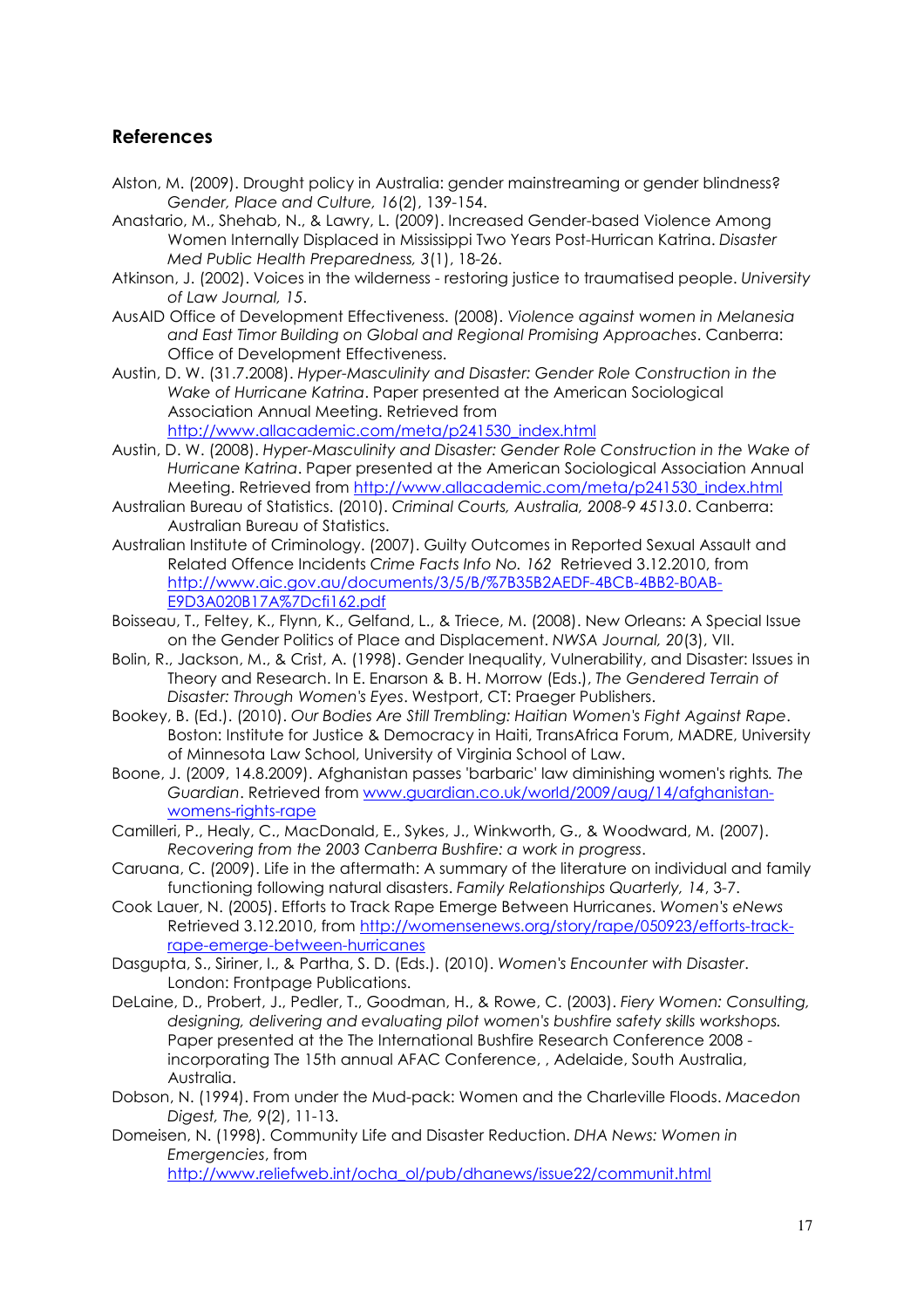Enarson, E. (1998). Does domestic violence increase after disaster? Retrieved 15.3.2010, from http://www.emforum.org/vlibrary/domestic.htm

Enarson, E. (1999). Violence Against Women in Disasters: A Study of Domestic Violence Programs in the United States and Canada. Violence Against Women, 5(7), 742-768.

Enarson, E. (2000). Gender and Natural Disasters. Geneva: International Labour Organisation.

- Enarson, E. (2000). Gender issues in natural disasters: Talking points and research needs. Paper presented at the ILO InFocus Programme on Crisis Response and Reconstruction Workshop.
- Enarson, E. (2006). Women and Girls Last: Averting the Second Post-Katrina Disaster. Retrieved 19.8.2010, from http://understandingkatrina.ssrc.org/Enarson/
- Enarson, E., & Fordham, M. (2001). Lines That Divide, Ties That Bind: Race, Class, and Gender in Women's Flood Recovery in the US and UK. The Australian Journal of Emergency Management, 15(4), 43-52.
- Enarson, E., & Meyreles, L. (2004). International Perspectives on Gender and Disaster: Differences and Possibilities. The International Journal of Sociology and Social Policy, 24(10), 49-93.
- Enarson, E., & Morrow, B. H. (Eds.). (1998). The Gendered Terrain of Disaster: Through Women's Eyes. Miami, Florida: Laboratory for social and behavioural research, Florida International University.
- Enarson, E., & Phillips, B. (2008). Invitation to a new feminist disaster sociology: integrating feminist theory and methods. In B. Phillips & B. H. Morrow (Eds.), Women and Disasters: From Theory to Practice (pp. 41-74). USA: International Research Committee on Disasters.
- Finlay, C. C. (1998). 'Floods, They're a Damned Nuisance': Women's Flood Experiences in Rural Australia. In E. Enarson & B. H. Morrow (Eds.), The Gendered Terrain of Disaster: Through Women's Eyes. Westport, CT: Praeger Publisher.
- Fordham, M. (2008). The intersection of gender and social class in disaster: Balancing resilience and vulnerability. In B. D. Phillips & B. H. Morrow (Eds.), Women and Disasters: From Theory to Practice (pp. 75-98). USA: International Research Committee on Disasters.
- Fothergill, A. (1998). The neglect of gender in disaster work: an overview of the literature. In E. Enarson & B. H. Morrow (Eds.), The Gendered Terrain of Disaster: Through Women's Eyes. Westport, CT: Praeger Publishers.

Fothergill, A. (2008). Domestic Violence after Disaster: Voices from the 1997 Grand Forks Flood. In B. D. Phillips & B. H. Morrow (Eds.), Women and Disasters: From theory to practice (pp. 131-154). USA: International Research Committee on Disasters.

Fuller, H. (1994). The Development of Women's Policy for Emergencies and Disasters: Outcomes from the Symposium: Women in Emergencies and Disasters. Macedon Digest, The, 8(4), 24-27.

Garcia, C. C. (2005). Gender inequality in the comprehensible disaster risk management. An introduction. Revista de la Universidad Cristóbal Colón, 20(Tercera época, Año III).

Gordon, R. (1992). A Study of Human Responses to Disaster. Macedon Digest, The, 7(2), 14-15. Henrici, J. M., Helmuth, A. S., & Braun, J. (2010). Women, Disasters, and Hurricane Katrina,

Institute for Women's Policy Research Fact Sheet (Vol. IWPR #D492). Washington: Institute for Women's Policy Research.

- Hoffman, S. (1998). Eve and Adam among the Embers: Gender patterns after the Oakland Berkeley Firestorm. In E. Enarson & B. H. Morrow (Eds.), The Gendered Terrain of Disaster: Through Women's Eyes (pp. 55-61). London: Praeger.
- Honeycombe, B. (1994). Special Needs of Women in Emergency Situations. The Macedon Digest, 8(4), 28-31.
- Houghton, R. (2010). Christchurch Earthquake and Domestic Violence. In Gender and Disaster Network [GDNET-L@GROUPS.PREVENTIONWEB.NET]; on behalf of; Maureen Fordham [maureen.fordham@NORTHUMBRIA.AC.UK] (Ed.) (Email ed.). Christchurch: Gender and Disaster Network.
- Inter-agency standing committee. (2005). Guidelines for Gender-based Violence Interventions in Humanitarian Settings Focusing on Prevention of and Response to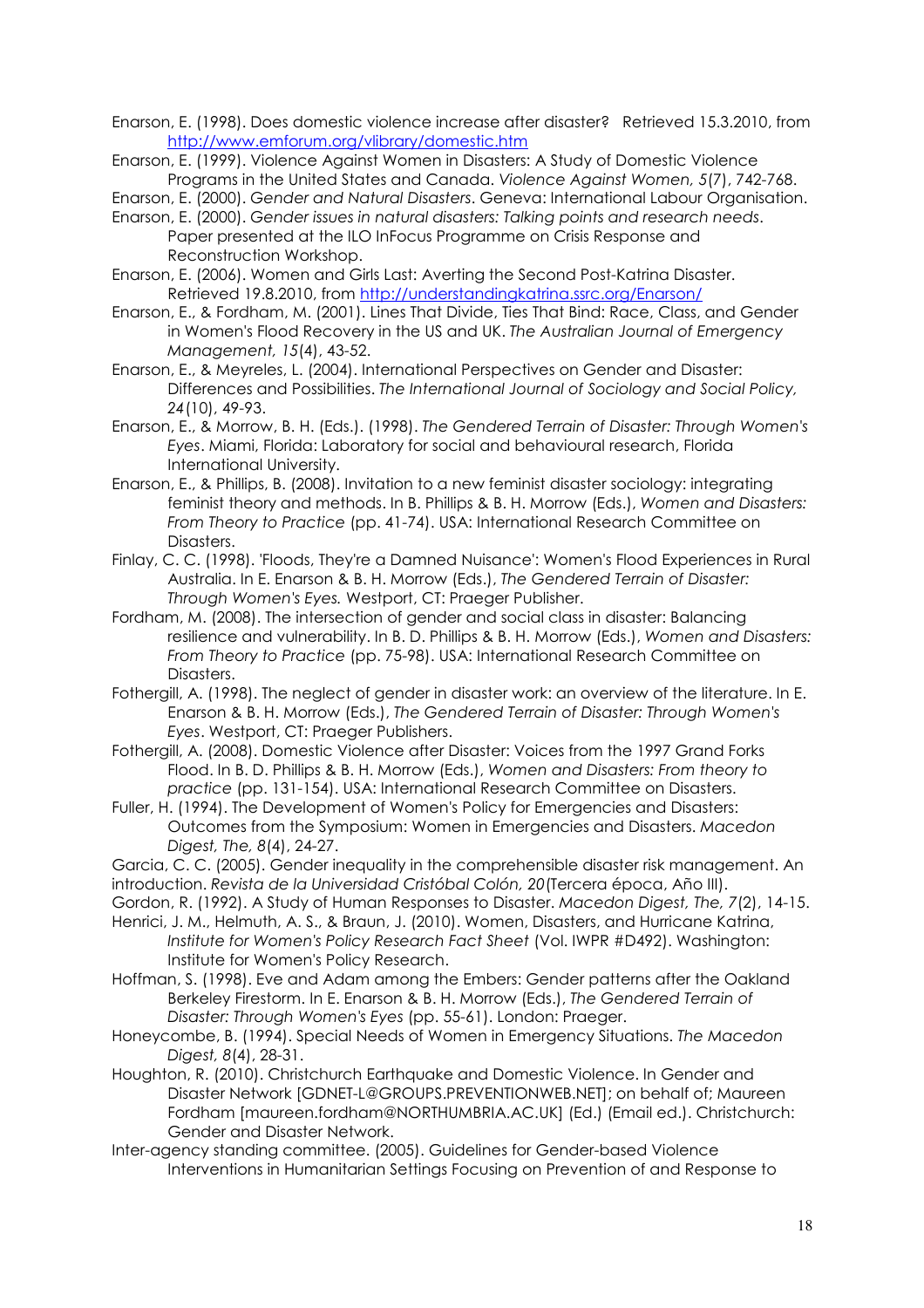Sexual Violence in Emergencies. from

http://www.unhcr.org/refworld/docid/439474c74.html

- Jenkins, P., & Phillips, B. (2008). Battered Women, Catastrophe, and the Context of Safety after Hurricane Katrina. 20, 3, 49-69 check.
- Jonkman, S. N., Maaskant, B., Boyd, E., & Lloyd Levitan, M. (2009). Loss of life caused by the flooding of New Orleans after Hurricane Katrina: Analysis of the relationship between flood characteristics and mortality. Risk Analysis, 29(5), 679-698.
- Krajeski, R. L., & Peterson, K. J. (2008). But she is a woman and this is a man's job. In B. D. Phillips & B. H. Morrow (Eds.), women and disasters: from theory to practice (pp. 207- 216). USA: International Research Committee on disasters.
- Lievore, D. (2005). Prosecutorial Decisions in Adult Sexual Assault Cases. Canberra: Australian Institute of Criminology.
- Molin Valdés, H. (2009). A gender perspective on disaster risk reduction. In E. Enarson & P. G. Dhar Chakrabarti (Eds.), Women, gender and disastr: global issues and initiatives (pp. 18-28). Los Angeles: Sage.
- Morrow, B. H. (1999). Identifying andMapping Community Vulnerability. Disasters, 23(1), 1-18.
- Mouzos, J., & Makkai, T. (2004). Women's Experiences of Male Violence: Findings from the Australian component of the International Violence Against Women Survey. Canberra: Australian Institute of Criminology.
- Neumayera, E., & Plümperb, T. (2007). The Gendered Nature of Natural Disasters: The Impact of Catastrophic Events on the Gender Gap in Life Expectancy, 1981-2002. London: Department of Geography and Environment, London School of Economics and Political Science and Department of Government, University of Essex and Max-Planck Institute of Economics, Jena.
- NYCAASA (New York City Alliance Against Sexual Assault). (Undated). Katrina, Natural Disasters & Sexual Violence: Why does rape occur in the aftermath of natural disasters and other humanitarian crises? . Retrieved 6.10.2010, from http://www.nycagainstrape.org/media/factsheets/fsht\_111.pdf
- Palinkas, L. A., Downs, M. A., Petterson, J. S., & Russell, J. (1993). Social, Cultural, and Psychological Impacts of the Exxon Valdez Oil Spill. Human Organization, 52(1), 1-13.
- Phillips, B., Jenkins, P., & Enarson, E. (2009). Violence and disaster vulnerabilty. In B. Phillips, D. Thomas, A. Fothergill & L. Blinn-Pike (Eds.), Social vulnerability to disasters. Boca Raton: CRC Press.
- Phillips, B., Jenkins, P., & Enarson, E. (2010). Violence and disaster vulnerabilty. In B. Phillips, D. Thomas, A. Fothergill & L. Blinn-Pike (Eds.), Social vulnerability to disasters: CRC Press.
- Phillips, B. D., & Morrow, B. H. (Eds.). (2008). Women and Disasters: From Theory to Practice. USA: International Research Committee on Disasters.
- Phillips, B. D., Thomas, D. S. K., Fothergill, A., & Blinn-Pike, L. (Eds.). (2009). Social Vulnerability to Disasters. Boca Raton: CRC Press.
- Proudley, M. (2008). Fire, Families and Decisions The Australian Journal of Emergency Management, 23(1), 37-43.
- Quarantelli, E. L. (1994). DRC Preliminary Paper 228: Draft of a Sociological disaster research agenda for the future: Theoretical, methodological and empirical issues. Newark, Delaware: Disaster Research Centre, University of Delaware.
- Raphael, B., Taylor, M., & McAndrew, V. (2008). Women, catastrophe and mental health. Australian and New Zealand Journal of Psychiatry, 42(1), 13-23.
- Rees, S., Pittaway, E., & Bartolomei, L. (2005). Waves of Violence Women in Post-Tsunami Sri Lanka. The Australasian Journal of Disaster and Trauma Studies, 2005-2.
- Renzetti, C. M. (2002). And the Bear Just Keeps on Dancing: Violence Against Women in the Context of a Violent Society. Sociological Viewpoints, 18, 2-8.
- Rivers, J. (1982). Women and Children Last: an essary on sex discrimination in disasters. Disasters, 6(4), 256-267.
- Scanlon, J. (1996). Human behaviour in disaster: the relevance of gender. Australian Journal of Emergency Management, January 2-7.